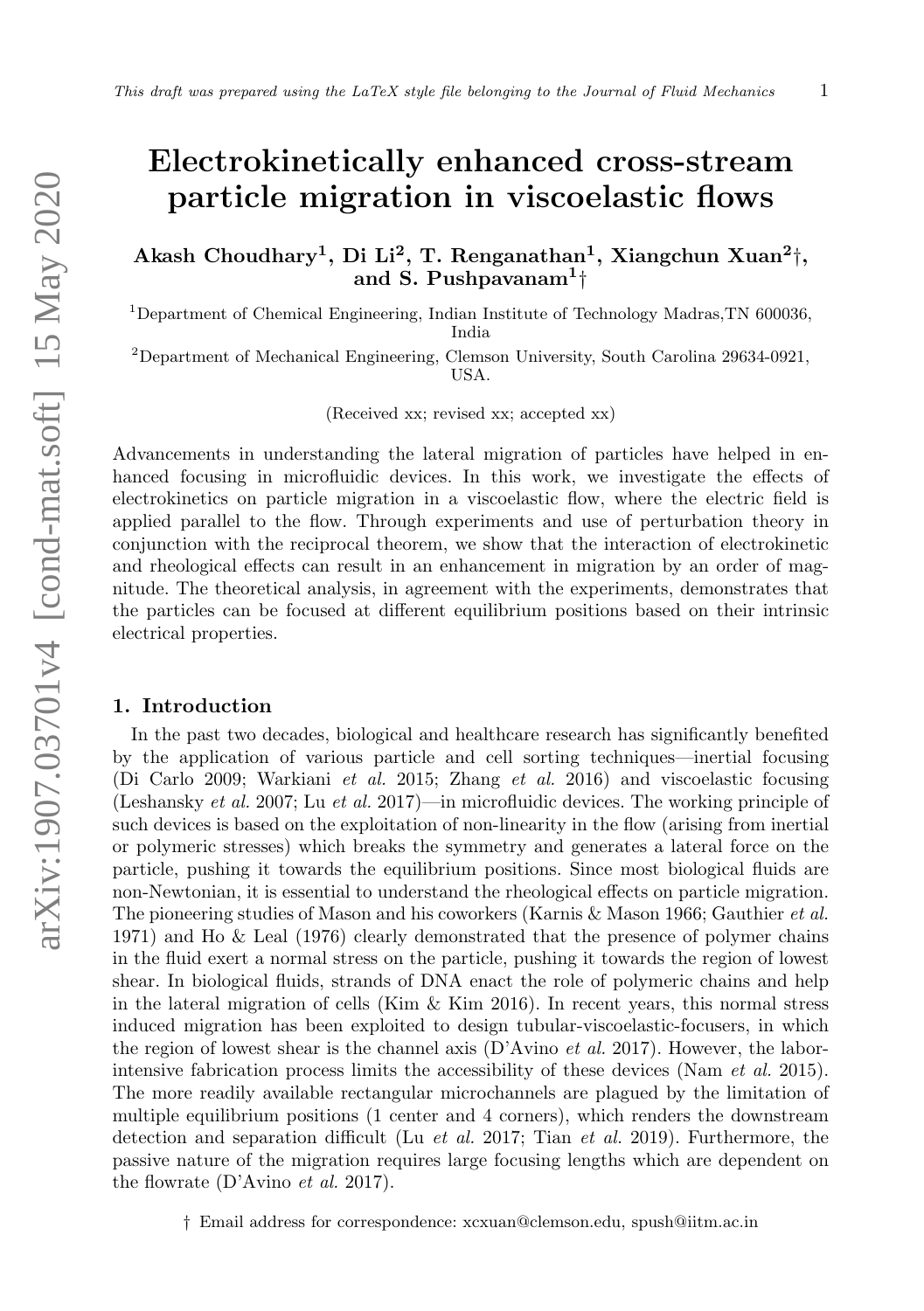Unlike flows at large scale, in micro-scale flows, the short-ranged effects near the particle surface can determine their fate (Datt et al. 2017). One can resort to manipulation of surface effects through external fields to tune particle focusing (Rossi *et al.* 2019). This has potential applications in focusing, separation and detection of rare circulating tumor cells in the blood stream (Zhang et al. 2014). Recent studies have shown that cancer cells exhibit highly negative charge on their surface which can be used to separate them from the blood stream by applying external electric fields (Chen et al. 2016; Le et al. 2019). In our previous study (Choudhary *et al.* 2019), we studied the effects of electric fields on the inertial migration in pressure driven flow of a Newtonian fluid. Since most biological fluids exhibit non-Newtonian behaviour, it is important to understand the influence of electrokinetics on the migration in complex fluids.

In this work, we experimentally and theoretically investigate the influence of electrophoresis on viscoelastic focusing of particles, where the electric field is applied parallel to the flow. A vast majority of cells and particles, when submerged in aqueous electrolytes, acquire a surface charge which attracts the counter-charged ions. As a result a thin double layer forms around the particle (Anderson 1989). An external electric field causes a tangential slip on the surface of the particle. This generates a disturbance field around the particle which may amplify the asymmetry in normal stresses. Our experimental results demonstrate that the focusing is significantly accelerated in the presence of an electric field, which reduces the overall focusing length. Furthermore, the electric field provides an external control over the particle migration and enables charge-selective focusing. We explain the experimental observations qualitatively and quantitatively using an approach based on perturbation theory: we analyze the system in the limit of slow and slowly varying flows and capture the viscoelastic effects using a second order fluid model (Ho & Leal 1976; Bird *et al.* 1987). This allows us to predict the migration velocity through a perturbation solution. Using the reciprocal theorem we show that the electrophoretic motion of the particle generates additional polymeric stresses which enhance the migration by  $O(\kappa^{-1})$ , where  $\kappa$  is the particle to channel size ratio. The theoretical results (obtained without having to resort to fit any parameter) are found to be in reasonable agreement with the experimental observations.

The rest of this article is organized as follows. In  $\S 2$  we describe the experimental conditions and results. The explanation of these results is conducted through a mathematical model which is elaborated in  $\S 3$ . In  $\S 4$  we qualitatively and quantitatively compare the theoretical and experimental results. Key conclusions and potential future directions are described in §5.

## 2. Experiments

In our experiments, we use a 2 cm long PDMS microchannel with a rectangular crosssection of  $66 \times 54 \ \mu \text{m}^2$ . The electric fields were generated using a high-voltage DC power supply using a wire connection to electrodes at the channel inlet and outlet. We dissolved polyethylene oxide powder (PEO, molecular weight  $= 2 \times 10^6$  g/mol, Sigma-Aldrich) into a buffer solution (0.01 mM phosphate buffer mixed with 0.5% Tween 20, Fisher Scientific) at a concentration of 250 ppm. A dilute suspension  $\left($  <0.1% in volume fraction) of polystyrene spheres of  $2.2 \mu m$  diameter is prepared in the PEO solution and is pumped at 25  $\mu$ L/h. The particle zeta potential was measured to be −83 mV. Particle motion was visualized at the outlet of the microchannel through an inverted microscope (Nikon Eclipse TE2000U) equipped with a CCD camera (Nikon DS-Qi1MC). Digital videos were recorded at a rate of 15 frames per second, from which the superimposed images were obtained and further processed in the Nikon imaging software (NIS-Elements AR 3.22).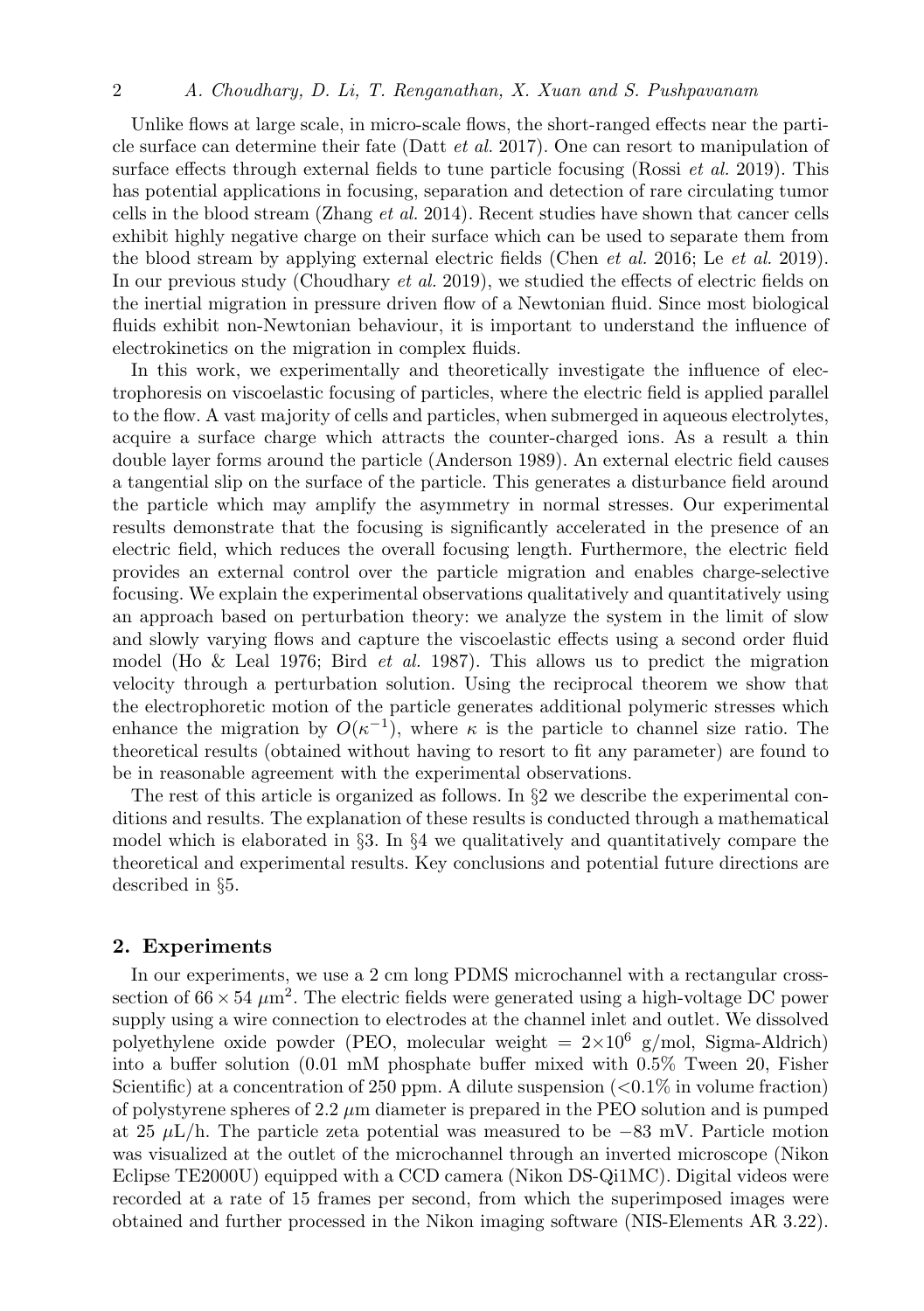

Figure 1: Superimposed experimental images showing the focusing of polystyrene particles (negative zeta potential), at the channel inlet and outlet, for: (a) no external electric field, (b) electric field in the direction of the flow. (c) Particle focusing when electric field is applied opposite to the flow. (d) Particle stream width for (a) and (b). Scale bar represents  $100 \,\mu \text{m}$ . Parameters:  $\mathcal{E}_{\infty}^{*} = 300 \text{ V/cm}, C_{\text{PEO}}^{*} = 250 \text{ ppm}, a^{*} = 1.1 \mu \text{m}, l^{*} = 66 \mu \text{m}, U_{max}^{*} = 2.9 \text{ mm/s},$  $\mu^* = 1.3 \text{ mPa.s}, \zeta_p^* = -83 \text{ mV}, \zeta_w^* = -120 \text{ mV}, Re_p = 1.6 \times 10^{-4}.$  Experimental movies corresponding the above superimposed images can be found in the supplementary material.

Fig.1(a) shows the particles at the inlet and outlet of the channel when no electric field is applied i.e., the focusing is purely viscoelastic (Karnis & Mason 1966; Gauthier et al. 1971; Ho & Leal 1976). The particles remain almost uniformly distributed at the channel exit. This weak focusing is depicted in Fig.1(d), which shows the change in particle stream width (lateral width of the particle distribution) along the channel length. In Fig.1(b) an application of electric field parallel to the flow shows that a significant fraction of the particles are focused at the centerline. Fig.1(d) shows that the introduction of electric field results in substantial reduction in particle stream width. Upon reversing the direction of the electric field (see Fig.1(c)), the particles focus near the walls. These results demonstrate the potential to efficiently separate particles and cells based on their intrinsic electrical properties. To extrapolate these observations towards potential applications, it is pivotal to understand the role of electrical properties and flow profile characteristics.

In what follows, we formulate a mathematical framework to predict, quantify and draw physical insights into the migration behavior observed in the experiments. Since the particle suspension in the experimental study is dilute, we analyze the migration of a single particle. We model the fluid medium using a second-order fluid (SOF) model (Bird et al. 1987), as we are only interested in capturing the effect of small deviations from the Newtonian behavior. Although the SOF model is only valid for slow and slowly varying (thus nearly Newtonian) flows, it's an asymptotic approximation for most viscoelastic flows (Ho & Leal 1976). Furthermore, it has been shown in the past that dilute PEO solutions  $(C_{PEO}^* < 500$  ppm) exhibit pure elastic behavior (i.e. negligible shear thinning) (Rodd et al. 2005; Yang et al. 2011; Kim et al. 2012). Hence employing the SOF model can help us capture the dynamics in slow Boger fluid flows, both qualitatively and quantitatively.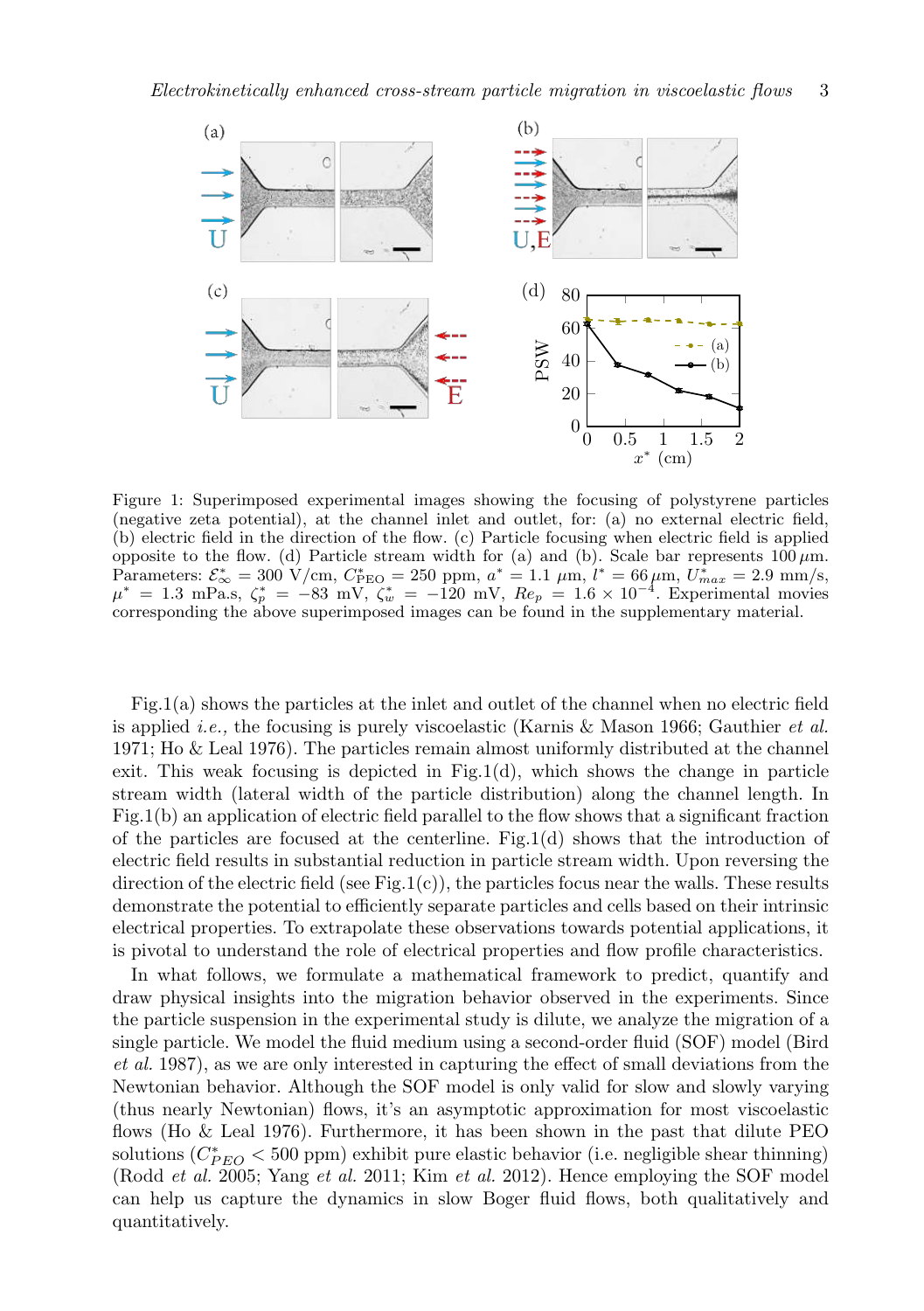

Figure 2: Schematic of the problem formulation.The origin of the coordinate system is at the center of the particle.  $y^*$  points in the direction of vorticity of the pressure driven flow. The dashed layer around the particle and walls depicts the outer edge of the double layer. Here, \* denotes the dimensional variables.

### 3. Mathematical model

Figure 2 shows the schematic of a neutrally buoyant electrophoretic sphere suspended in a pressure driven flow of SOF, subjected to a parallel electric field  $(\mathcal{E}_{\infty}^{*})$ . The fluid moves with a maximum velocity of  $U_{max}^*$  at the centerline. The frame of reference is placed at the center of the particle. Typical PDMS micro-channel walls and polystyrene particles usually acquire a surface charge (formally quantified as zeta-potential  $\zeta^*$ ) when in contact with an electrolytic solution (Sze *et al.* 2003), which gives rise to an electrical double layer (EDL) (Anderson 1989). In comparison to the channel and particle size, the EDL can be assumed to be asymptotically thin *i.e.*,  $\lambda_D^*/a^* \ll 1$  (where  $\lambda_D^*$  is the EDL thickness). Under the influence of an external electric field, the ions inside the EDL slip in the tangential direction, generating an electro-osmotic slip. For low zeta potentials  $(\zeta_p^* \sim 25 \text{ mV})$ , the slip at the particle surface can be represented by Smoluchowski's relation (Keh & Anderson 1985; Anderson 1989). Recently, Ghosh et al. (2016) showed that the surface slip in the SOF does not get modified for a surface with constant zeta potential. Hence we employ the Smoluchowski slip in this work.

#### 3.1. Governing equations

We represent the system in terms of dimensionless variables, where the coordinates, electrostatic potential, velocity and pressure are non-dimensionalized using  $a^*$ ,  $|\mathcal{E}_{\infty}^*|a^*$ ,  $\kappa U_{max}^*$  and  $\mu^* \kappa U_{max}^* / a^*$ , respectively  $(\mu^*$  being the dynamic viscosity). Here  $\kappa$  is the ratio of particle radius  $(a^*)$  to the channel width  $(l^*)$ . To obtain analytical results, we will later restrict our analysis to small particles ( $\kappa \ll 1$ ), which is consistent with the experimental conditions.

The potential  $(\phi)$  in the electro-neutral bulk region is governed by the Laplace equation

$$
\nabla^2 \phi = 0 \tag{3.1}
$$

The boundary conditions at the particle and wall *surface* (i.e. slip plane of the EDL) are governed by the no-flux condition

$$
\mathbf{e}_r \cdot \nabla \phi = 0 \text{ at } r = 1 \quad \text{and} \quad \mathbf{e}_z \cdot \nabla \phi = 0 \text{ at } z = -s/\kappa \& z = (1 - s)/\kappa. \tag{3.2}
$$

where  $s \equiv d^*/l^*$  (as defined in fig. 2). The potential is undisturbed  $(\phi_{\infty} \sim -x)$  far away from the particle:

$$
\phi \to \phi_{\infty} \quad \text{as} \quad r \to \infty. \tag{3.3}
$$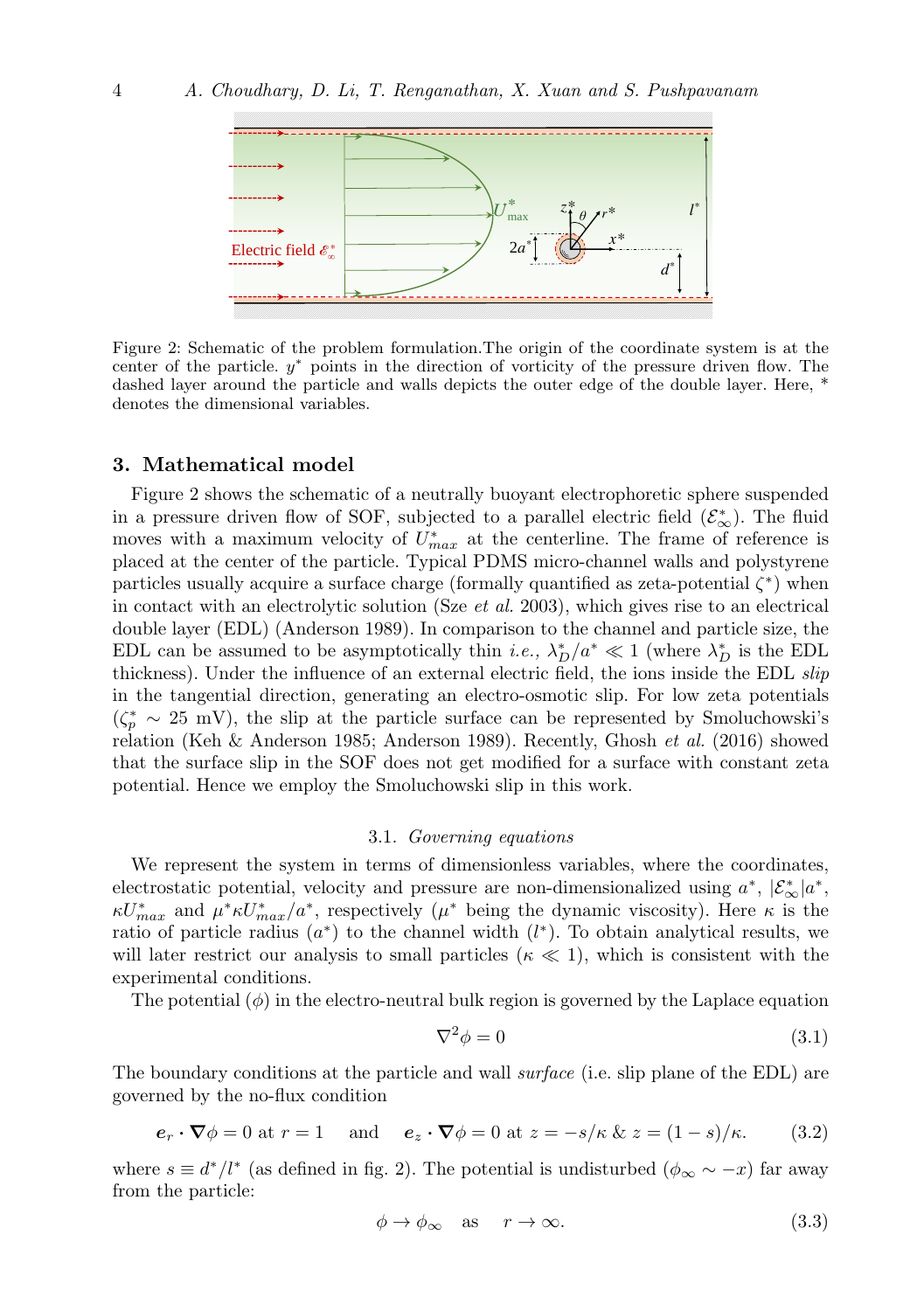The hydrodynamics is governed by the continuity and the Navier-Stokes equations:

$$
\nabla \cdot \mathbf{U} = 0 \quad \text{and} \quad Re_p \left( \mathbf{U} \cdot \nabla \mathbf{U} \right) = \nabla \cdot \mathbf{T}, \tag{3.4}
$$

where  $Re_p$  is particle Reynolds number defined as:  $\rho^* U_{\text{max}}^* \kappa a^* / \mu^*$  ( $\rho^*$  being the fluid density). We model the hydrodynamic stress using the second-order-fluid model (Bird et al. 1987):

$$
\mathbf{T} = -P\mathbf{I} + \mathbf{E}^{(1)} + De \mathbf{S}.
$$
 (3.5)

Here,  $\boldsymbol{E}^{(1)}$  represents the rate of strain tensor  $(\boldsymbol{\nabla} \boldsymbol{U} + \boldsymbol{\nabla} \boldsymbol{U}^{\dagger})$ ,  $\dagger$  denotes the transpose, **S** represents the polymeric stress:

$$
\mathbf{S} = \mathbf{E}^{(1)} \cdot \mathbf{E}^{(1)} + \delta \mathbf{E}^{(2)}.
$$
 (3.6)

 $\mathbf{E}^{(2)}$  is the steady-state covariant convected derivative of  $\mathbf{E}^{(1)}$  (also known as the Rivlin-Ericksen tensor):

$$
\boldsymbol{E}^{(2)} = \boldsymbol{U} \cdot \boldsymbol{\nabla} \boldsymbol{E}^{(1)} + \boldsymbol{E}^{(1)} \cdot \boldsymbol{\nabla} \boldsymbol{U}^{\dagger} + \boldsymbol{\nabla} \boldsymbol{U} \cdot \boldsymbol{E}^{(1)},
$$
\n(3.7)

Here, De (Deborah number) is the ratio of viscoelastic time scale  $((\Psi_1^* + \Psi_2^*)/\mu^*)$  to the time scale corresponding to the average shear in the background flow  $(l^*/U^*_{max})$ ,  $\delta$  is a viscometric parameter,  $\Psi_1^*$  and  $\Psi_2^*$  are the steady shear viscometric coefficients (Bird et al. 1987):

$$
De = \frac{(\Psi_1^* + \Psi_2^*) U_{max}^*}{\mu^* l^*}, \ \delta = \frac{-\Psi_1^*}{2(\Psi_1^* + \Psi_2^*)}, \ \Psi_1^* = \frac{T_{xx}^* - T_{zz}^*}{(\partial U_x^*/\partial z^*)^2}, \ \Psi_2^* = \frac{T_{yy}^* - T_{zz}^*}{(\partial U_x^*/\partial z^*)^2}.
$$
 (3.8)

Since the migration time scale is much larger than the convective time scale  $(a^*/\kappa U^*_{max})$ , we analyze the migration in quasi steady-state (Becker *et al.* 1996; Choudhary *et al.* 2019). Also, we neglect inertial effects (i.e.  $Re_p \ll De$ ) which leaves the polymeric stress as the sole non-linearity in the system.

The sphere moves with a translational  $(U_s)$  and rotational  $(\Omega_s)$  velocity, which is to be determined from force and torque balance. Since the domain is infinite in the y-direction, we can consider:  $U_s = U_{sx}e_x + U_{sz}e_z$  and  $\Omega_s = \Omega_{sy}e_y$ . To account for the electrokinetic effects in the EDL, we employ the slip-boundary condition derived by Smoluchowski (1903) and impose at the particle surface:

$$
U = \Omega_s \times r + H a \zeta_p \nabla \phi \quad \text{at} \quad r = 1. \tag{3.9}
$$

Here,  $\zeta_p$  is the dimensionless particle surface zeta potential  $(\zeta_p^*/|\mathcal{E}_{\infty}^*|a^*)$ . Ha is a Hartmann-type number:  $Ha = \varepsilon^* \mathcal{E}^*_{\infty} a^* / 4\pi \mu^* \kappa U_{max}^*$ , which denotes the ratio of electrical energy density to shear stress. Here  $\varepsilon^*$  is the electrical permittivity of the medium. Similarly, the flow satisfies the Smoluchowski slip condition at the walls

$$
U = Ha\zeta_w \nabla \phi - U_s \quad \text{at walls.} \tag{3.10}
$$

As the particle is freely suspended, the translational  $(U_s)$  and rotational velocity  $(\Omega_s)$ of the particle are obtained using force-free and torque-free conditions: the total force and torque on the particle must be zero. Apart from the hydrodynamic stress, we also have to account for the Maxwell stress in the calculation of total force and torque. Maxwell stress arises due to a lateral asymmetry in the electrostatic potential distribution around the particle due to the presence of the wall. The Maxwell stress is defined as

$$
\mathbf{M} = \nabla \phi \nabla \phi - \frac{1}{2} \left( \nabla \phi \cdot \nabla \phi \right) \mathbf{I}.
$$
 (3.11)

It should be noted that there is no contribution from Maxwell stress to the fluid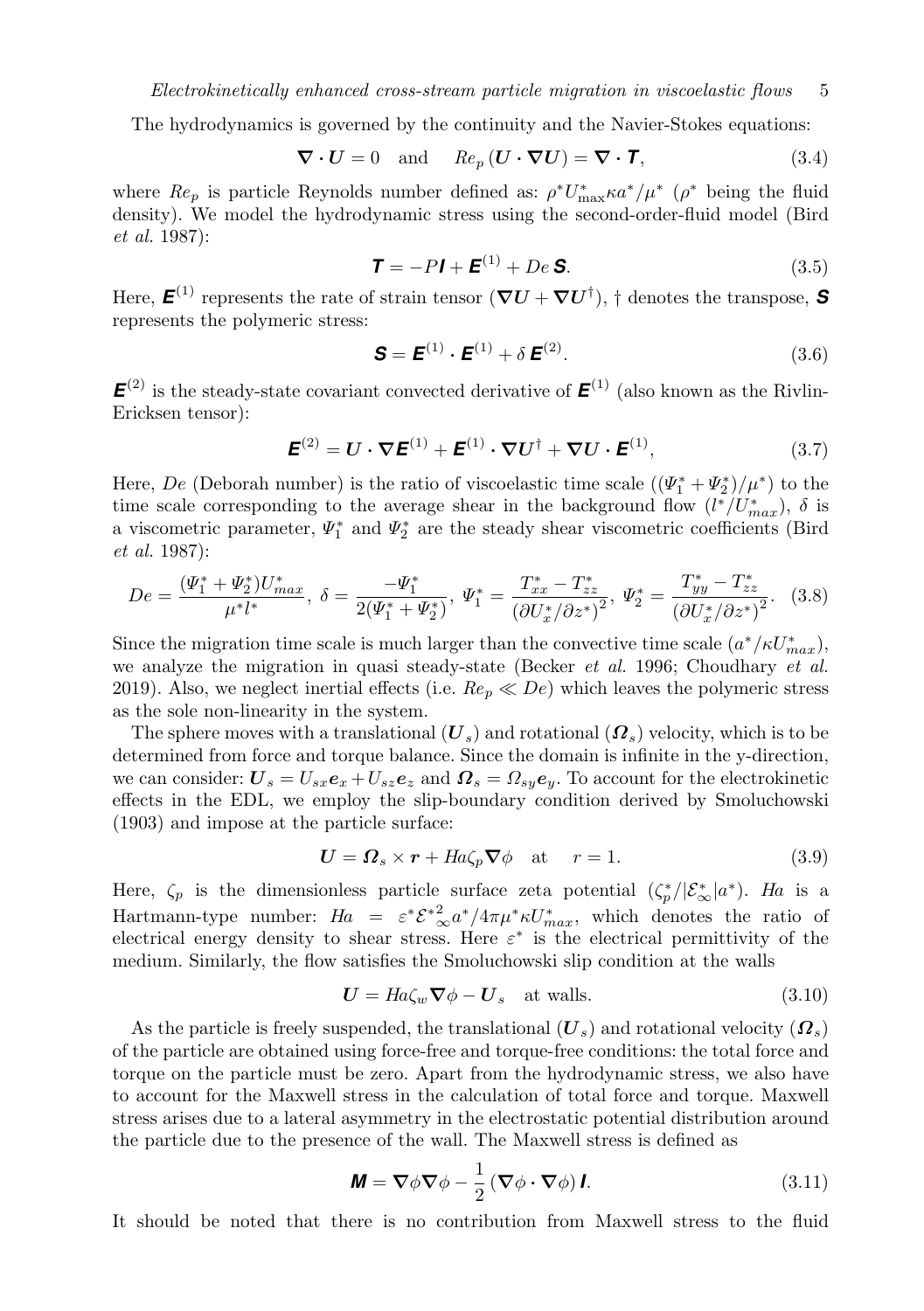6 A. Choudhary, D. Li, T. Renganathan, X. Xuan and S. Pushpavanam

momentum equation (3.4) because  $\nabla \cdot \mathbf{M} = 0$  in the electroneutral fluid (Yariv 2006). The total force and torque free conditions for particle are given by

$$
\boldsymbol{F} = \boldsymbol{F}_H + \boldsymbol{F}_M = \int_{S_p} \boldsymbol{n} \cdot \mathbf{T} \, \mathrm{d}S + 4\pi H a \int_{S_p} \boldsymbol{n} \cdot \boldsymbol{M} \, \mathrm{d}S = \mathbf{0}, \tag{3.12a}
$$

$$
\mathbf{L} = \mathbf{L}_H + \mathbf{L}_M = \int_{S_p} \mathbf{n} \times (\mathbf{n} \cdot \mathbf{T}) \, \mathrm{d}S + 4\pi H a \int_{S_p} \mathbf{n} \times (\mathbf{n} \cdot \mathbf{M}) \, \mathrm{d}S = \mathbf{0}.\tag{3.12b}
$$

Here subscript  $H$  and  $M$  represent contributions from hydrodynamic and Maxwell stress, respectively.

#### 3.1.1. Undisturbed flow

In the absence of particle, the flow profile for a fully developed pressure-driven secondorder fluid flow (in the frame of reference of the particle moving with  $U_s$ ) is

$$
U_{\infty} = (\alpha + \beta z + \gamma z^2) e_x + H a \zeta_w \nabla \phi_{\infty} - U_s. \tag{3.13}
$$

This is identical to that obtained for a Newtonian fluid (Choudhary et al. 2019). However, the pressure exhibits a variation in the lateral direction for SOF

$$
P_{\infty} = 2\gamma x + 4De\left(1 + 2\delta\right)\left(\beta z + \gamma z^2\right) + \mathcal{I},\tag{3.14}
$$

where  $\mathcal I$  is an integration constant. The constants  $\alpha, \beta$  and  $\gamma$  are:

$$
\alpha = 4s(1 - s) / \kappa, \beta = 4(1 - 2s), \gamma = -4\kappa,
$$
\n(3.15)

where  $\beta$  and  $\gamma$  represent the shear and curvature of the background flow.

### 3.2. Equations governing the disturbance

We analyze the system in terms of disturbance variables (i.e. deviation from the undisturbed flow). For the different variables, these are defined as: potential  $(\psi = \phi - \phi_{\infty})$ , velocity  $(v = U - U_{\infty})$  and pressure  $(p = P - P_{\infty})$ . Since the bulk fluid medium is electroneutral, the disturbance potential is also governed by the Laplace equation

$$
\nabla^2 \psi = 0. \tag{3.16}
$$

Far away from the particle,  $\psi$  decays to zero. Using the definition of disturbance potential in (3.2):

$$
\mathbf{e_r} \cdot \nabla \psi = -\mathbf{e_r} \cdot \nabla \phi_{\infty} \text{ at } r = 1 \quad \& \quad \mathbf{e_z} \cdot \nabla \psi = 0 \text{ at walls.} \tag{3.17}
$$

The disturbance flow is governed by continuity and Cauchy's momentum equation:

$$
\nabla \cdot \mathbf{v} = 0 \quad \text{and} \quad \nabla \cdot \mathbf{\sigma}_H = \mathbf{0}.
$$
 (3.18)

Here  $\sigma_H$  is the hydrodynamic disturbance stress tensor which contains the Newtonian and polymeric contributions  $(\sigma_H = -pI + e^{(1)} + De \, \mathbf{s})$ . Here, *I* is the identity tensor,  $e^{(1)}$ is the rate of strain tensor for the disturbance flow  $(\nabla v + \nabla v^{\dagger})$ , and **s** is the disturbance polymeric stress tensor

$$
\mathbf{s} = \mathbf{e}^{(1)} \cdot \mathbf{e}^{(1)} + \mathbf{w}^{(1)} + \delta(\mathbf{e}^{(2)} + \mathbf{w}^{(2)}),
$$
(3.19)

$$
\mathbf{w}^{(1)} = \mathbf{E}_{\infty}^{(1)} \cdot \mathbf{e}^{(1)} + \mathbf{e}^{(1)} \cdot \mathbf{E}_{\infty}^{(1)}, \quad \mathbf{e}^{(2)} = v \cdot \nabla \mathbf{e}^{(1)} + \mathbf{e}^{(1)} \cdot \nabla v^{\dagger} + \nabla v \cdot \mathbf{e}^{(1)},
$$
  

$$
\mathbf{w}^{(2)} = U_{\infty} \cdot \nabla \mathbf{e}^{(1)} + \mathbf{e}^{(1)} \cdot \nabla U_{\infty}^{\dagger} + \nabla U_{\infty} \cdot \mathbf{e}^{(1)} + v \cdot \nabla \mathbf{E}_{\infty}^{(1)} + \mathbf{E}_{\infty}^{(1)} \cdot \nabla v^{\dagger} + \nabla v \cdot \mathbf{E}_{\infty}^{(1)}(3.20)
$$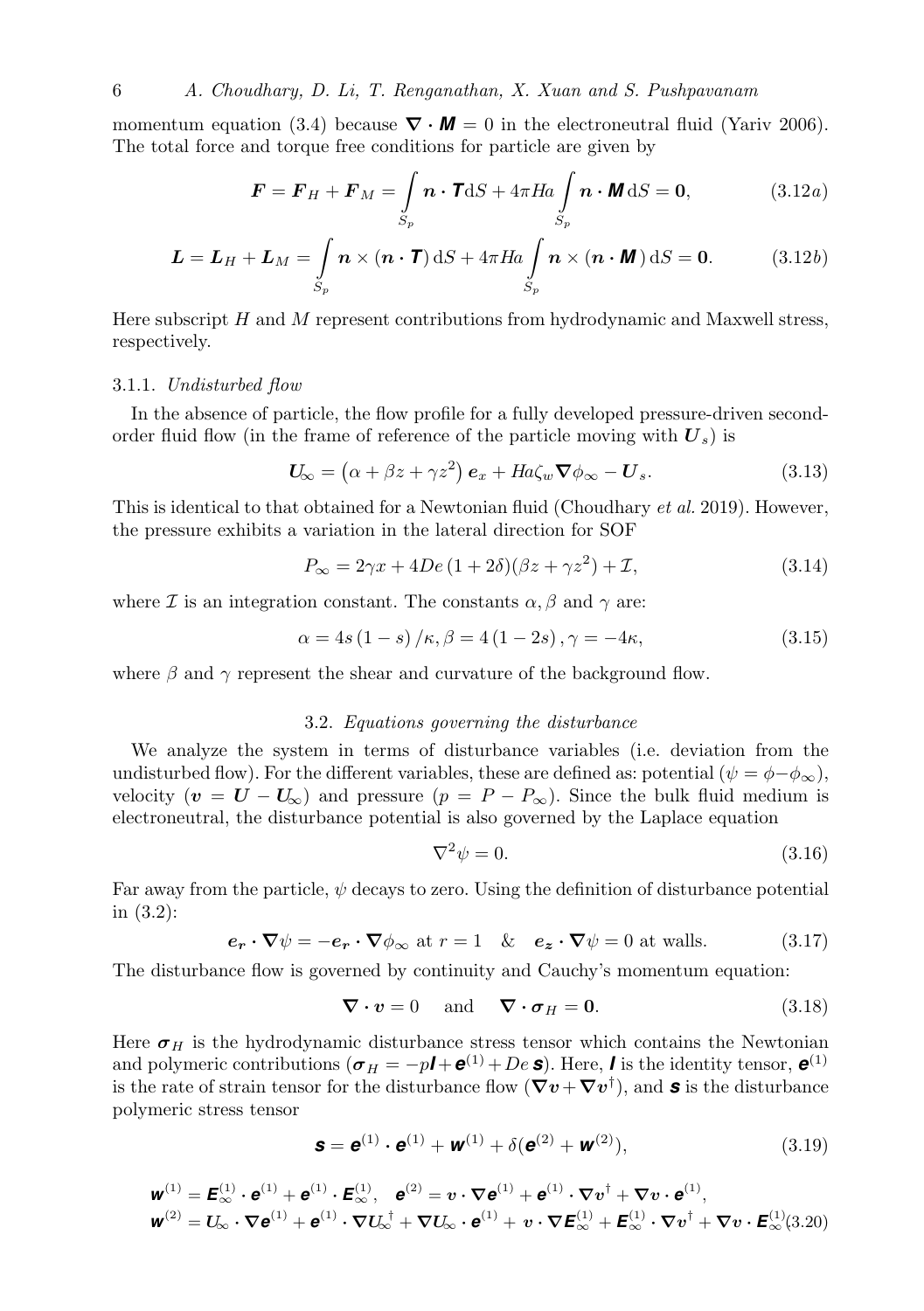Here,  $\mathbf{E}^{(1)}_{\infty}$  is the rate of strain tensor for the undisturbed flow;  $\mathbf{e}^{(2)}$  is the disturbance Rivlin-Eriksen (RE) tensor;  $w^{(1)}$  is the 'interaction tensor' (arising from the interaction between background flow and disturbance flow); and  $w^{(2)}$  is the RE interaction tensor.

Using  $(3.9)$  and  $(3.10)$ , we find that the disturbance flow is subject to the following boundary conditions:

$$
\mathbf{v} = \mathbf{\Omega}_s \times \mathbf{r} + H a \zeta_p \nabla (\psi + \phi_\infty) - \mathbf{U}_\infty \quad \text{at } r = 1,
$$
 (3.21*a*)

 $v = Ha\zeta_w \nabla \psi$  at walls, (3.21b)

$$
v \to 0 \quad \text{as } r \to \infty. \tag{3.21c}
$$

The total Maxwell stress can be decomposed into four components as

$$
\mathbf{M} = \left(\nabla \phi_{\infty} \nabla \phi_{\infty} - \frac{1}{2} \left( \nabla \phi_{\infty} \cdot \nabla \phi_{\infty} \right) \mathbf{I} \right) + \left( \nabla \psi \nabla \phi_{\infty} - \frac{1}{2} \left( \nabla \psi \cdot \nabla \phi_{\infty} \right) \mathbf{I} \right) + \left( \nabla \phi_{\infty} \nabla \psi - \frac{1}{2} \left( \nabla \phi_{\infty} \cdot \nabla \psi \right) \mathbf{I} \right) + \left( \nabla \psi \nabla \psi - \frac{1}{2} \left( \nabla \psi \cdot \nabla \psi \right) \mathbf{I} \right).
$$
 (3.22)

The first term arises from the undisturbed component, the second and third terms denote the contribution from the interaction between applied  $(\phi_{\infty})$  and disturbed potential field  $(\psi)$ , and the fourth term denotes the disturbance Maxwell stress. Yariv (2006) showed that the first three components do not result in a net force or torque and the leading order contribution arises from the fourth term†. Thus, the disturbance Maxwell stress is denoted as

$$
\boldsymbol{\sigma}_M = \boldsymbol{\nabla}\psi \boldsymbol{\nabla}\psi - \frac{1}{2} \left( \boldsymbol{\nabla}\psi \cdot \boldsymbol{\nabla}\psi \right) \boldsymbol{I}.
$$
 (3.23)

Similarly, the undisturbed hydrodynamic field cannot generate a net force or torque on the particle. Hence, the force and torque free conditions are given by

$$
\boldsymbol{F} = \boldsymbol{F}_H + \boldsymbol{F}_M = \int_{S_p} \boldsymbol{n} \cdot \boldsymbol{\sigma}_H \mathrm{d}S + 4\pi H a \int_{S_p} \boldsymbol{n} \cdot \boldsymbol{\sigma}_M \mathrm{d}S = \mathbf{0}, \qquad (3.24a)
$$

$$
\mathbf{L} = \mathbf{L}_H + \mathbf{L}_M = \int_{S_p} \mathbf{n} \times (\mathbf{n} \cdot \boldsymbol{\sigma}_H) \, \mathrm{d}S + 4\pi H a \int_{S_p} \mathbf{n} \times (\mathbf{n} \cdot \boldsymbol{\sigma}_M) \, \mathrm{d}S = \mathbf{0}.
$$
 (3.24b)

#### 3.3. Migration due to Maxwell stress

Here we evaluate the force and lateral migration arising from the Maxwell stress (3.23) alone. Since the potential distribution is not affected by the fluid rheology, the Maxwell force on the particle in a second order fluid is identical to that in a Newtonian fluid (Yariv 2006). Following our previous analysis (Choudhary et al. 2019), we use the method of reflections to determine the potential distribution in the particle-wall configuration (Brenner 1962). Since our aim is to obtain qualitative insights and analytical results, we restrict the analysis to small particles i.e.  $\kappa \ll 1$ . Assuming the small particle is not too close to the walls (i.e.  $s \gg \kappa$ ), the disturbance potential is sought as successive reflections:  $\psi = (1)\psi + (2)\psi + \cdots$ . Here,  $(i)\psi$  represents the *i*<sup>th</sup> reflection, where the odd reflections satisfy boundary conditions at the particle surface and even reflections satisfy the wall boundary conditions. Accounting for each successive pair of reflections increases the accuracy by  $O(\kappa)$  (Happel & Brenner 2012, p.286). Since  $\kappa \ll 1$ , we take only the

<sup>†</sup> Since *M* is divergence free in the fluid domain, only the terms (in eq.3.22) decaying as  $O(r^{-2})$  contribute to the force (Guazzelli & Morris 2011). Only the disturbance Maxwell stress generates  $O(r^{-2})$  terms and provides the leading order contribution (Yariv 2006, p.3).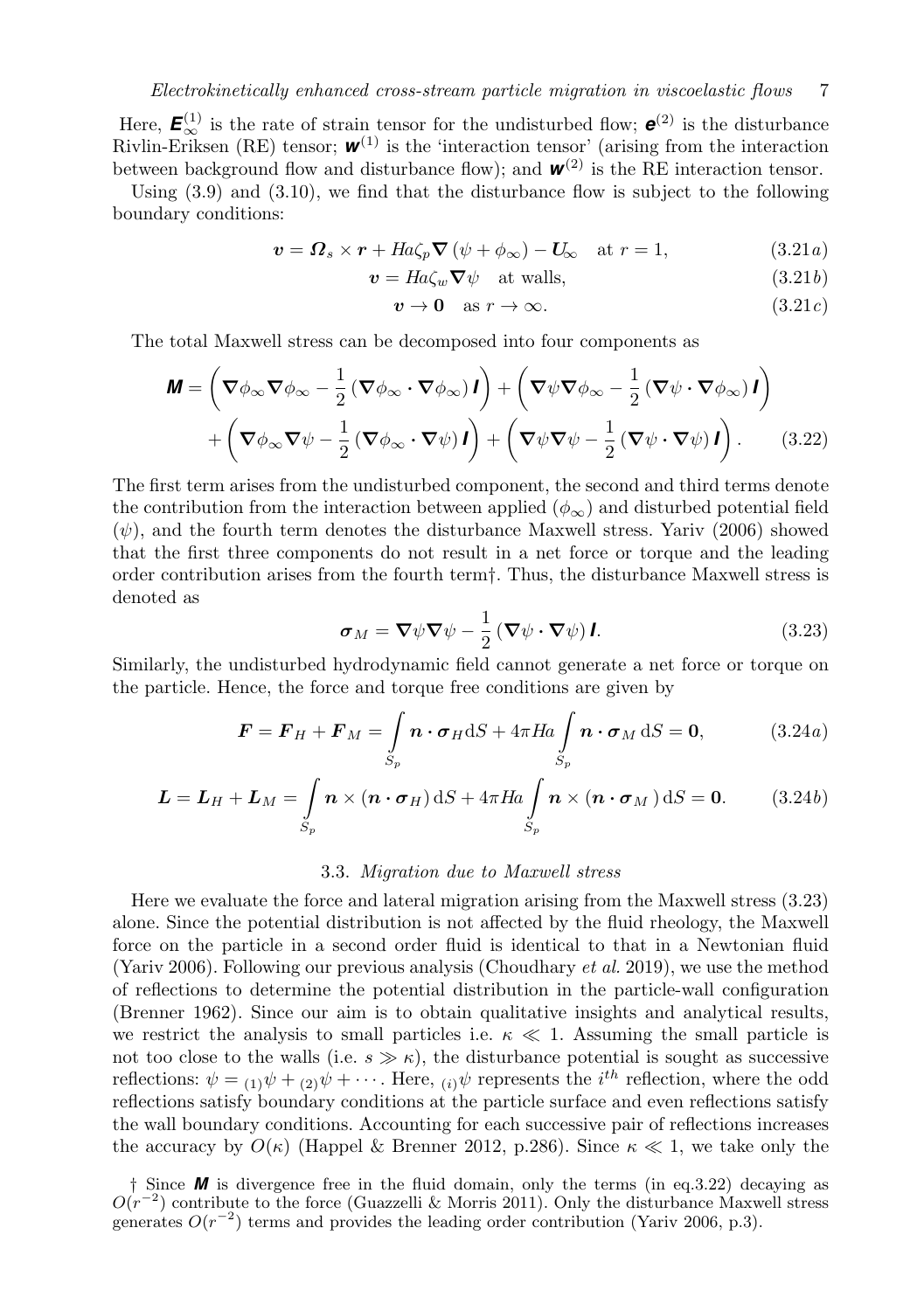first two reflections of disturbance potential into account. Evaluation of  $\mathbf{F}_M$  and  $\mathbf{L}_M$ (detailed in Appendix A.2) yields:

$$
\boldsymbol{F}_M = 4\pi Ha \left( \frac{3\pi}{16} \kappa^4 \left( 3(4, s) - 3(4, 1 - s) \right) \right) \boldsymbol{e}_z + O \left( \kappa^7 \right) \text{ and } \boldsymbol{L}_M = \mathbf{0}. \tag{3.25}
$$

The Maxwell force acts along the cross-stream direction alone and is wall-repulsive in nature; the Maxwell torque is zero. The contribution of Maxwell stresses to the migration velocity is

$$
U_{mig}^{M} \approx \frac{4\pi Ha}{6\pi (1 + O(\kappa))} \left( \frac{3\pi}{16} \kappa^4 \left( 3(4, s) - 3(4, 1 - s) \right) \right). \tag{3.26}
$$

Here, superscript  $M$  shows. that the contribution is from Maxwell stress,  $\mathfrak{Z}$  is the generalized Riemann zeta function, and  $6\pi(1 + O(\kappa))$  is the viscous resistance which includes wall correction at the first order (Brenner 1961, p.246)†. Later we show that  $U_{mig}^M$  decays rapidly away from the walls and is negligible in the bulk of the channel, where migration due to hydrodynamic stress dominates.

## 3.4. Migration due to hydrodynamic stress

#### 3.4.1. Perturbation expansion

We find the migration at  $O(De)$  using a regular perturbation expansion. For small values of De, the disturbance field variables are expanded as:

$$
\xi = \xi_{(0)} + De \xi_{(1)} + \cdots. \tag{3.27}
$$

Here,  $\xi$  is a generic field variable which represents velocity  $(v)$ , pressure  $(p)$ , translational  $(U<sub>s</sub>)$  and angular velocity  $(\Omega<sub>s</sub>)$ . Since the electrostatic potential is decoupled from the hydrodynamics, the variable  $\psi$  is not expanded as in (3.27). We substitute (3.27) in the equations governing the hydrodynamics  $(3.18-3.21)$ . We obtain the problem at  $O(1)$  as

$$
\nabla \cdot \mathbf{v}_{(0)} = 0,
$$
  
\n
$$
\nabla^2 \mathbf{v}_{(0)} - \nabla p_{(0)} = \mathbf{0},
$$
  
\n
$$
\mathbf{v}_{(0)} = \mathbf{\Omega}_{s(0)} \times \mathbf{r} + H a \zeta_p \nabla (\psi + \phi_\infty) - \mathbf{U}_{\infty(0)} \text{ at } r = 1,
$$
  
\n
$$
\mathbf{v}_{(0)} = H a \zeta_w \nabla \psi \text{ at walls},
$$
  
\n
$$
\mathbf{v}_{(0)} \to \mathbf{0} \text{ as } r \to \infty,
$$
\n(3.28)

and at  $O(De)$  as:

$$
\nabla \cdot \mathbf{v}_{(1)} = 0,
$$
\n
$$
\nabla^2 \mathbf{v}_{(1)} - \nabla p_{(1)} = -\nabla \cdot \mathbf{s}_{(0)},
$$
\n
$$
\mathbf{v}_{(1)} = \mathbf{U}_{s(1)} + \mathbf{\Omega}_{s(1)} \times \mathbf{r} \quad \text{at } r = 1,
$$
\n
$$
\mathbf{v}_{(1)} = \mathbf{0} \quad \text{at walls},
$$
\n
$$
\mathbf{v}_{(1)} \to \mathbf{0} \quad \text{as } r \to \infty.
$$
\n(3.29)

Here,  $\mathbf{s}_{(0)}$  is the disturbance polymeric stress of  $O(De^{0})$  field. The angular  $(\mathbf{\Omega}_{s})$  and translational velocity  $(U_s)$  are evaluated by using (3.24), at each order.

#### 3.4.2. Reciprocal theorem

The symmetry of Stokes flow implies that the  $O(1)$  field cannot produce a lateral lift. Therefore, the lift must arise from  $O(De)$  field. The reciprocal theorem (Ho & Leal 1976) allows us to determine the migration associated with  $v_{(1)}$ , without having to solve for

† The details of evaluation through the method of reflections are provided in the supplementary material.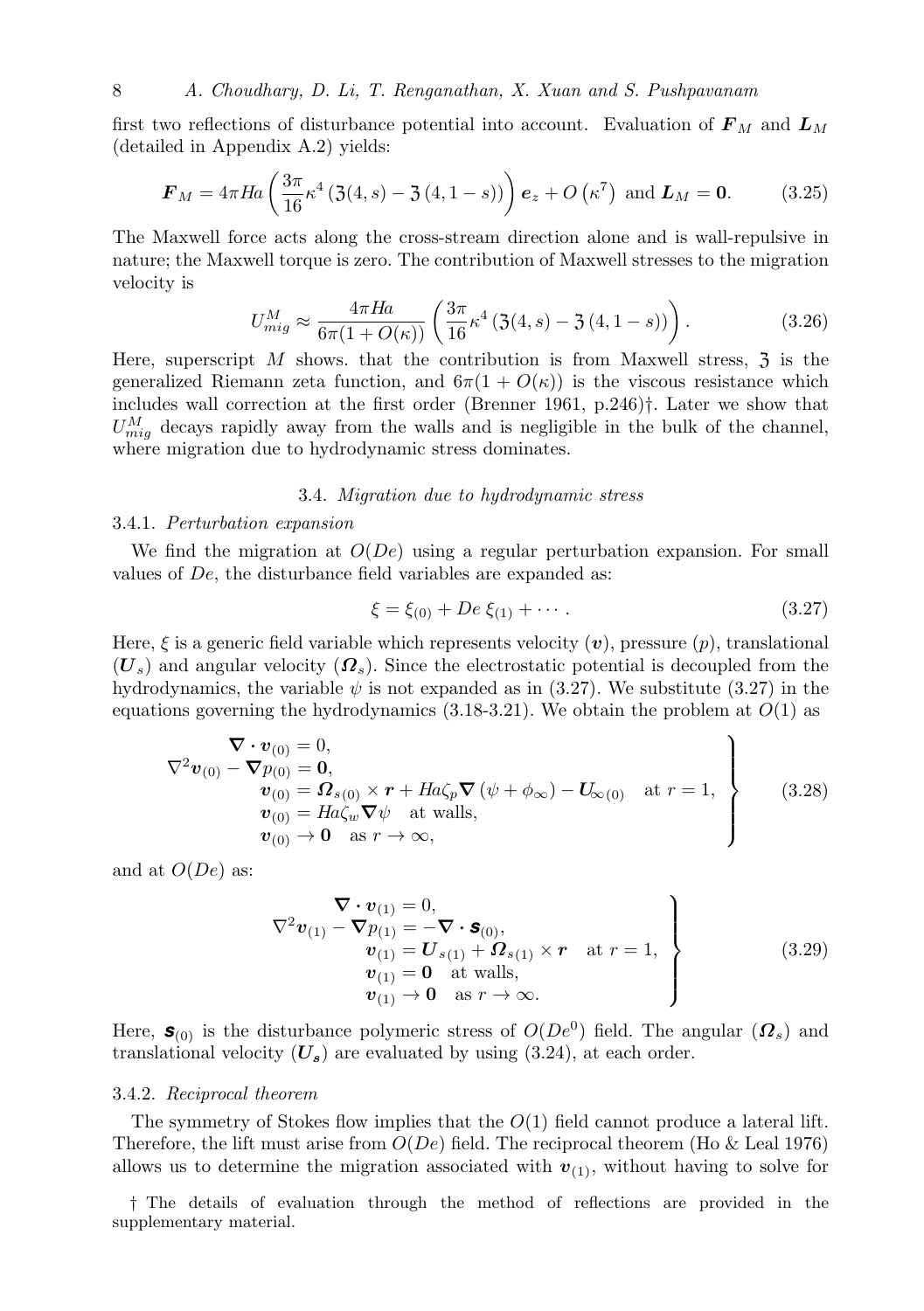$O(De)$  field. The reciprocal theorem relates the properties of an unknown Stokes flow to a known test flow field, provided both flow fields correspond to the same geometry. The test field  $(u^t, p^t)$  is chosen to be that generated by a moving sphere in the positive z-direction (towards the upper wall) with unit velocity in a quiescent Newtonian fluid (Refer Appendix B for the details of test field). Following (Ho & Leal 1976, p.789), we obtain the lateral migration velocity at  $O(De)$  as:

$$
De(U_{s(1)})_z = U_{mig}^H = -\frac{1}{6\pi(1 + O(\kappa))} De \int_{V_f} \mathbf{s}_{(0)} : \nabla u^t dV.
$$
 (3.30)

Here, superscript H denotes the hydrodynamic contribution and  $6\pi(1+O(\kappa))$  is the viscous resistance including wall correction at the first order. The details of derivation are shown in the supplementary material.

#### 3.4.3. Evaluation of  $v_{(0)}$

Following the method used for the evaluation of potential  $(\psi)$ , we use the method of reflections to find the velocity field which satisfies the boundary conditions at the particle and wall surface with sufficient accuracy (Brenner 1962). As in §3.3, we restrict the analysis to small particles i.e.  $\kappa \ll 1$ . This condition is in addition to  $De \ll 1$ , which was used to expand the field variables in (3.27). We seek the disturbance  $(v_{(0)}, p_{(0)})$  as

$$
\boldsymbol{v}_{(0)} = {}_{(1)}\boldsymbol{v}_{(0)} + {}_{(2)}\boldsymbol{v}_{(0)} + \cdots, \quad p_{(0)} = {}_{(1)}p_{(0)} + {}_{(2)}p_{(0)} + \cdots.
$$
 (3.31)

Here  $(i)$   $\boldsymbol{v}_{(0)}$  represents the  $i^{\text{th}}$  reflection of the creeping flow disturbance velocity. Since  $\kappa \ll 1$ , we take the first two reflections into account. We substitute the above expansion in the equations governing the creeping flow hydrodynamics (3.28) and obtain the following set of problems:

$$
\nabla \cdot {}_{(1)}\mathbf{v}_{(0)} = 0, \nabla^2 {}_{(1)}\mathbf{v}_{(0)} - \nabla {}_{(1)}p_{(0)} = \mathbf{0},
$$
\n
$$
{}_{(1)}\mathbf{v}_{(0)} = U_{sx} {}_{(0)}\mathbf{e}_x + \Omega_{sy} {}_{(0)}\mathbf{e}_y \times \mathbf{r} + H a \zeta_p (\nabla {}_{(1)}\psi + \nabla {}_{(2)}\psi) - (\alpha + \beta z + \gamma z^2 + H a(\zeta_p - \zeta_w)) \mathbf{e}_x \text{ at } r = 1,
$$
\n
$$
{}_{(1)}\mathbf{v}_{(0)} \to \mathbf{0} \text{ at } r \to \infty.
$$
\n(3.32)

$$
\nabla \cdot_{(2)} \mathbf{v}_{(0)} = 0, \nabla^2_{(2)} \mathbf{v}_{(0)} - \nabla_{(2)} p_{(0)} = \mathbf{0}, \n(2) \mathbf{v}_{(0)} = Ha\zeta_w \left( \nabla_{(1)} \psi + \nabla_{(2)} \psi \right) -_{(1)} \mathbf{v}_{(0)} \text{ at the walls, } \n(3.33)
$$
\n
$$
\left.\n\begin{array}{c}\n(3.33) \\
(2) \mathbf{v}_{(0)} \to \mathbf{0} \text{ at } r \to \infty.\n\end{array}\n\right\}
$$

The first reflection  $(1, v_{(0)}, 1, v_{(0)})$  is found by employing Lamb's general solution (Lamb 1975; Happel & Brenner 2012):

$$
(1)\mathbf{v}_{(0)} = A_1 \left( \mathbf{e}_x + \frac{x\mathbf{r}}{r^2} \right) \frac{1}{r} + B_1 \left( -\mathbf{e}_x + \frac{3x\mathbf{r}}{r^2} \right) \frac{1}{r^3} + C_1 \left( \frac{z\mathbf{e}_x}{r^3} - \frac{x\mathbf{e}_z}{r^3} \right) + D_1 \frac{z\mathbf{r}}{r^5} + E_1 \left( z\mathbf{e}_x + x\mathbf{e}_z - \frac{5xz\mathbf{r}}{r^2} \right) \frac{1}{r^5} + F_1 \left( \mathbf{e}_x - \frac{2z^2\mathbf{e}_x + x\mathbf{r}}{r^2} + \frac{2xz\mathbf{e}_z}{r^2} \right) \frac{1}{r^3} + G_1 \left( \mathbf{e}_x - \frac{5z^2\mathbf{e}_x + 10xz\mathbf{e}_z + 13x\mathbf{r}}{r^2} + \frac{75xz^2\mathbf{r}}{r^4} \right) \frac{1}{r^3} + H_1 \left( \mathbf{e}_x - \frac{5z^2\mathbf{e}_x + 10xz\mathbf{e}_z + 5x\mathbf{r}}{r^2} + \frac{35xz^2\mathbf{r}}{r^4} \right) \frac{1}{r^5}.
$$
 (3.34)

$$
(1)P(0) = A_1 \frac{3x}{2r^3} + D_1 \frac{2xz}{r^5} + G_1 \left(\frac{-30x}{r^5} + \frac{150xz^2}{r^7}\right). \tag{3.35}
$$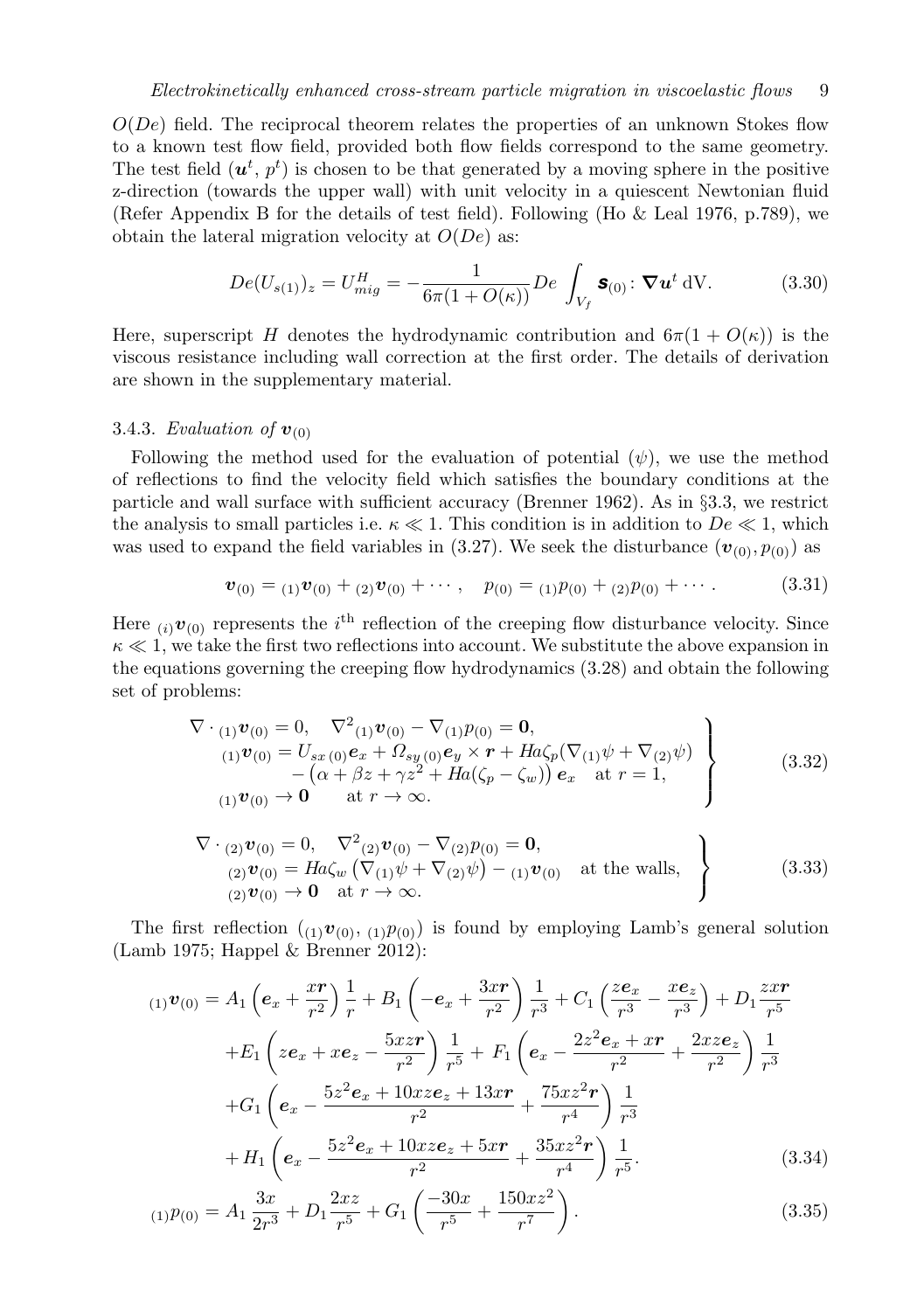## 10 A. Choudhary, D. Li, T. Renganathan, X. Xuan and S. Pushpavanam

Here, the coefficients are defined as:

$$
A_1 = \frac{3}{4} \left( U_{s\,x\,(0)} - \alpha - \frac{\gamma}{3} - Ha(\zeta_p - \zeta_w) \right), \ B_1 = -\frac{1}{4} \left( U_{s\,x\,(0)} - \alpha - \frac{3\gamma}{5} - Ha(\zeta_p - \zeta_w) \right) + \frac{Ha\zeta_p}{2},
$$
  

$$
C_1 = \Omega_{s\,y\,(0)} - \frac{\beta}{2}, D_1 = -\frac{5\beta}{2}, \ E_1 = -\frac{\beta}{2}, \ F_1 = \frac{\gamma}{3}, \ G_1 = -\frac{7\gamma}{120}, \ H_1 = \frac{\gamma}{8}.
$$
 (3.36)

The terms multiplying the coefficients  $A_1, B_1, C_1, D_1, E_1$  represent the force-monopole (stokeslet), source-dipole, antisymmetric dipole (rotlet), symmetric dipole (stresslet), and octupole singularities, respectively (Kim & Karrila 2013; Guazzelli & Morris 2011). The other disturbances (terms multiplying  $F_1, G_1, H_1$ ) are further singularities in the multipole expansion which arise due to the curvature  $(\gamma)$  in the background flow field.

The evaluation of higher order reflections can be found using Faxn transformation (Faxén 1922) and is identical to our previous analysis (Choudhary *et al.* 2019); the details of evaluation are provided in the supplementary material. We shall later show (in §3.4.4) that the higher reflections of the velocity field (i.e.  $_{(2)}v_{(0)}, \,_{(3)}v_{(0)}, \cdots$ ) are dispensable for the current problem.

The unknown translational  $(U_{s x(0)})$  and rotational  $(\Omega_{s y(0)})$  velocities can be evaluated using the force-free and torque free conditions (3.24) for first three reflections†:

$$
U_{s\,x(0)} = \alpha + \gamma/3 + Ha(\zeta_p - \zeta_w) + O(\kappa^2)
$$
\n(3.37*a*)

$$
\Omega_{s\,y(0)} = \beta/2 + O(\kappa^3). \tag{3.37b}
$$

The  $O(\kappa^2)$  and  $O(\kappa^3)$  corrections are contributions from the wall reflections of the disturbance velocity, which arises when the third reflection is taken into account. The details of the derivation of (3.37) can be found in the supplementary material. Substitution of (3.37) in (3.36) yields  $A_1 \sim O(\kappa^2)$ ,  $B_1 \sim Ha\zeta_p O(1)$ , and  $C_1 \sim O(\kappa^3)$ . Since  $\kappa \ll 1$ , we neglect the  $O(\kappa^2)$  and  $O(\kappa^3)$  wall corrections, and thus use

$$
A_1 = C_1 = 0, \ U_{s\,x\,(0)} = \alpha + \gamma/3 + Ha(\zeta_p - \zeta_w), \ \Omega_{s\,y(0)} = \beta/2. \tag{3.38}
$$

This yields the background flow velocity in the frame of reference of  $U_{s(0)}$  (3.13)

$$
\boldsymbol{U}_{\infty(0)} = \left(\beta z + \gamma z^2 - H a \zeta_p - \frac{\gamma}{3}\right) \boldsymbol{e}_x. \tag{3.39}
$$

The above estimates of  $A_1$ ,  $C_1$  and  $U_{s\,x(0)}$  in (3.38) when substituted in (3.34) provide an insight into leading order velocity disturbances: (i) stresslet ( $\sim O(1/r^2)$ arising from the resistance to strain), (ii) source-dipole field ( $\sim O(1/r^3)$  arising from the electrophoretic slip), and (iii) octupole field ( $\sim O(1/r^4)$  also arising from the resistance to strain). The other disturbances (multiplying  $F_1, G_1, H_1$ ), arising due to curvature in the background flow are of  $O(\kappa)$  and are accounted in the evaluation of (3.30).

#### 3.4.4. Evaluation of volume integral

To estimate the migration velocity using  $(3.30)$ , we substitute the velocity field  $v_{(0)}$ into the integrand. We analyze the intregral for computational convenience and divide the fluid domain  $(V_f)$  into two asymptotic sub-domains (Ho & Leal 1974, 1976):

$$
V_1 = \{ \mathbf{r} : 1 \leqslant |r| \leqslant \rho \}, V_2 = \{ \tilde{\mathbf{r}} : \kappa \rho \leqslant |\tilde{r}| < \infty, -s \leqslant \tilde{z} \leqslant 1 - s \} . \tag{3.40}
$$

† Since the second reflection does not contribute to the hydrodynamic drag and torque (Happel & Brenner 2012; Kim & Karrila 2013), we evaluate the third reflection to estimate the wall corrections.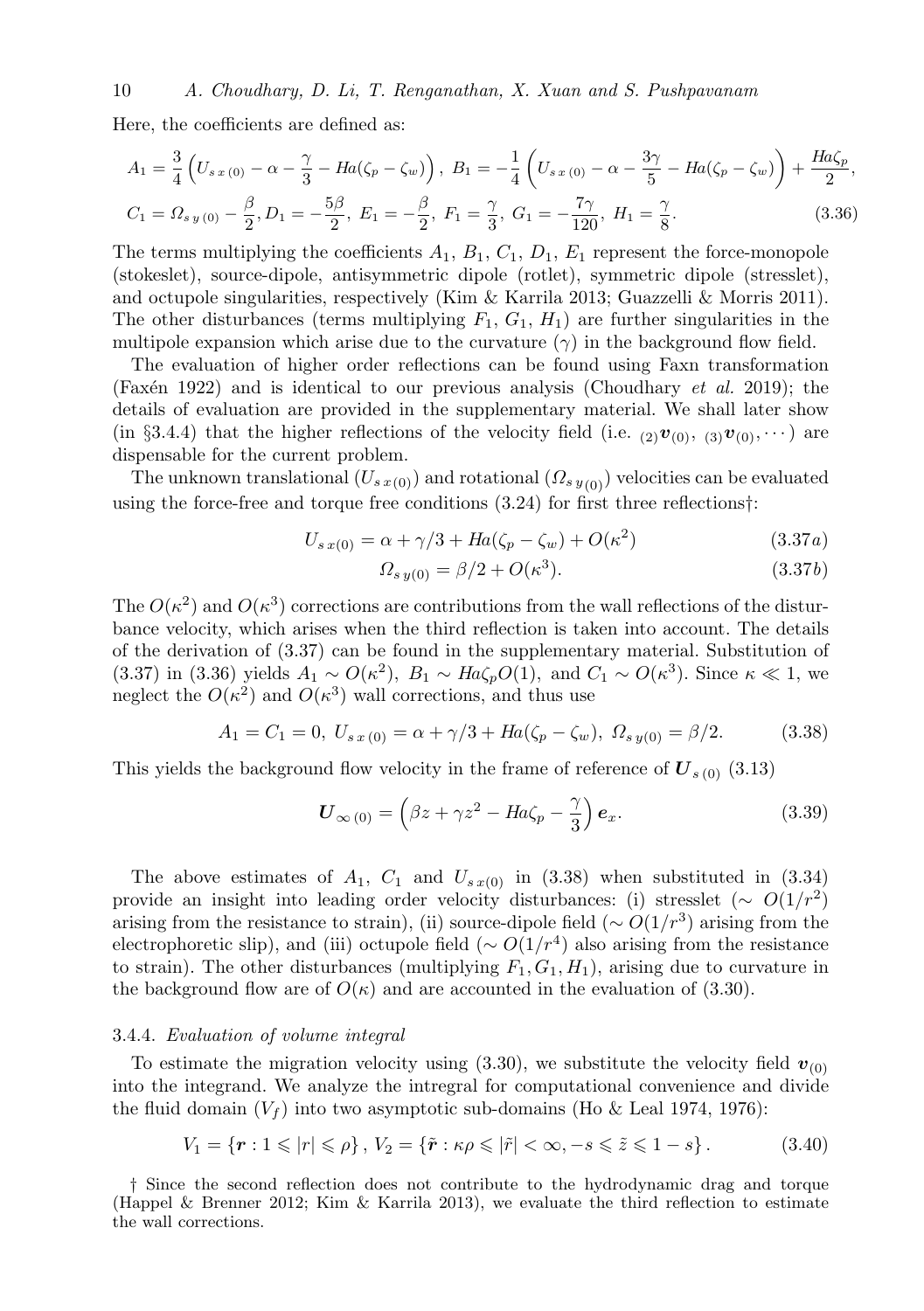Here, the intermediate radius  $\rho$  satisfies:  $1 \ll \rho \ll 1/\kappa$ ,  $\tilde{r}$  represents the *outer coordinates*  $(\tilde{r} = r\kappa)$ . The characteristic length scale corresponding to the inner domain  $(V_1)$  is particle radius  $a^*$ . Whereas, channel width  $l^*$  is the characteristic length corresponding to the outer domain  $(V_2)$ . Below, we inspect the nature of integrand in each sub-domain and show that the integration in  $V_2$  is not required to attain the leading order migration velocity.

Integration in sub-domain  $V_1$ : Substituting  $(3.34)$  and  $(3.39)$  in  $(3.19)$  and performing the integration  $(3.30)$  in  $V_1$  (which is essentially a spherical shell, provided the particle is not too close to the wall i.e.  $s \gg \kappa$ , where  $\kappa \ll 1$ )<sup>†</sup>, we obtain

$$
\frac{6\pi (1+O(\kappa)) U_{mig}^H}{De} = -\int_{V_1:r=1}^{r=\rho} \mathbf{s}_{(0)} \colon \nabla \mathbf{u}^t \, dV = -\int_{V_1:r=1}^{r=\infty} \mathbf{s}_{(0)} \colon \nabla \mathbf{u}^t \, dV + o(\kappa)
$$

$$
\approx \frac{10\pi}{3} \beta \gamma (1+3\delta) - \frac{3\pi}{2} \beta Ha \zeta_p (1+\delta).
$$
(3.41)

The details of  $o(\kappa)$  error incurred while approximating the upper limit of integral to  $r = \infty$  is detailed in Appendix C.

In view of the definition of  $\beta$  and  $\gamma$ , the first term in (3.41) is  $O(\kappa)$ , and is identical to that obtained by Ho  $\&$  Leal (1976), who reported the viscoelastic migration of a particle in the absence of electrokinetic effects. The second term is  $O(1)$  and is the dominant contribution to the migration in the current study. It is interesting to note that the first term arises purely from the interaction of disturbance field and the bulk flow (i.e.  $w_{(0)}^{(1)}$  and  $w_{(0)}^{(2)}$ ). However, the second term arises from the interactions among various disturbances (i.e.  $\mathbf{e}_{(0)}^{(1)} \cdot \mathbf{e}_{(0)}^{(1)}$  and  $\mathbf{e}_{(0)}^{(2)}$ ). This insight and the proportionality to  $\beta H_a \zeta_p$ (second term) suggests that the  $O(1)$  modification to migration arises from the interaction of stresslet and octupole disturbances (both proportional to  $\beta$ ) with the electrophoresis induced source dipole disturbance (proportional to  $Ha\zeta_p$ ).

Integration in sub-domain  $V_2$ : We now find the contribution of the integral in the outer subdomain  $V_2$ . Since the characteristic length in the outer domain is  $l^*$ , the disturbances are stretched into the outer coordinates ( $\tilde{r} = r\kappa$ ). In the outer coordinate representation, the order of magnitude of the leading order disturbance and test field velocity is

$$
\tilde{\boldsymbol{v}}_{(0)} \sim Ha\zeta_p O(\kappa^3) + \beta O(\kappa^2) + \beta O(\kappa^4) + \gamma O(\kappa^3) + \gamma O(\kappa^5),\tag{3.42a}
$$

$$
t \sim O(\kappa) + O(\kappa^3). \tag{3.42b}
$$

In the outer coordinates, the undisturbed background flow velocity is

 $\tilde{\bm{u}}$ 

$$
\tilde{U}_{\infty(0)} \sim \beta O(1/\kappa) + \gamma O(1/\kappa^2) + Ha\zeta_p O(1) + \gamma O(1). \tag{3.43}
$$

We substitute  $(3.42a)$  and  $(3.43)$  in  $(3.19)$  and obtain  $\tilde{\mathbf{s}}_{(0)}$ .

The volume integral  $(3.30)$ , in  $V_2$  subdomain, is represented in outer coordinates as

$$
\frac{6\pi (1+O(\kappa)) U_{mig}^H}{De} = -\int_{V_2} \tilde{\mathbf{s}}_{(0)} \colon \left(\kappa \tilde{\nabla} \tilde{u}^t\right) \kappa^{-3} d\tilde{V}.
$$
 (3.44)

Upon simplification, we find that the integrand is  $O(\kappa^2)$ . Since  $\kappa \ll 1$ , the dominant contribution can be concluded to arise from the inner integral (i.e.  $O(1)$ ) and the contribution from the outer integral can be neglected. In Appendix D.1, the expression

† The analytical integration of the volume integral is performed using Mathematica 12. The code is provided in the supplementary material.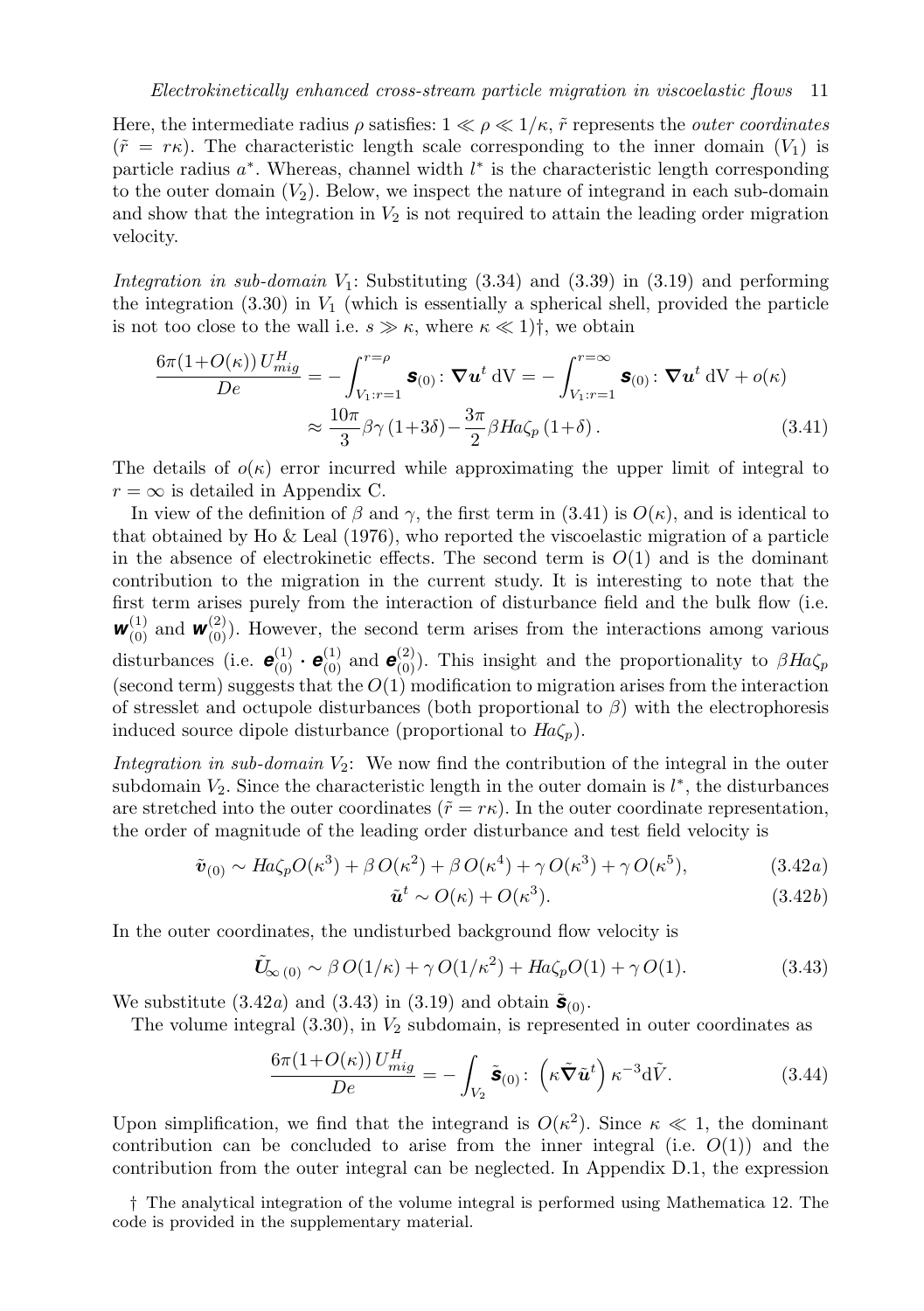

Figure 3: Particle stream width (PSW)  $(\mu m)$  of negative zeta potential particles suspended in a Poiseuille flow of second order fluid. Parameters:  $De = 0.12$ ,  $\delta = -0.5$ ,  $E^*_{\infty} = 300 \text{ V/cm}$ , and  $\zeta_p = -2.52 \; (\zeta_p^* = -83 \; \text{mV}), \, l^* = 66 \, \mu \text{m}, \, \kappa = 0.017.$ 

for leading order migration velocity (eq. 3.41) is verified using an independent calculation following the theorem of Giesekus (1963) for the special case of polymeric fluids ( $\Psi_2^*$  =  $-0.5 \Psi_1^*$ ).

## 4. Results and discussion

The expression for the migration velocity  $(3.41)$  depicts that the direction of lateral migration is determined by the magnitude and sign of the viscometric parameter  $\delta$  and  $De$ . For most viscoelastic fluids  $De$  is positive, and  $\delta$  is reported to be between -0.5 and -0.7 (Caswell & Schwarz 1962; Leal 1975; Koch & Subramanian 2006; Bird et al. 1987). Since  $\gamma$  is negative, the first term in (3.41) is strictly positive below the centerline ( $\beta > 0$ ) and negative above it  $(\beta < 0)$  *i.e.* the pure elastic stresses push the particle towards the channel axis at  $O(\kappa)$ . The second term is  $O(1)$ ; its proportionality to  $H_a\zeta_p$  indicates that this dominant contribution originates due to the electrophoretic slip i.e., incorporation of electrophoresis enhances the migration by  $O(\kappa^{-1})$ . For  $-0.7 < \delta < -0.5$ , a particle with positive  $\zeta_p$  will migrate towards the walls (at  $O(1)$ ), when the electric field is applied in the direction of the flow. The reverse would hold for a particle with negative  $\zeta_p$  or if the electric field is applied in the opposite direction. These findings qualitatively agree with the experimental observations depicted in Fig.1.

The enhancement demonstrates that an addition of electrokinetic slip on the particle surface can drastically alter the normal stresses which consequently enhances the particle migration. The slip creates a source-dipole disturbance in the fluid which decays rapidly away from the particle ( $\sim O(1/r^3)$ ). This suggests that the migration occurs from shortranged interactions, which are unaffected by the boundaries unless the particle is very close to the walls. Furthermore, (3.41) reveals that the parameters such as wall zeta potential  $(\zeta_w)$  and curvature of the background flow  $(\gamma)$  do not affect the migration at the present order of approximation.

Since the experimental parameters are in the regime of the theoretical analysis ( $De < 1$ ,  $De \gg Re_p$ ,  $Ha\zeta_p \sim O(1)$ ,  $\kappa \ll 1$ , we now quantitatively compare the two. Theoretically, the trajectories of a single particle are calculated using (3.41) and are converted to an equivalent particle stream-width using  $|l^* - 2(l^* - d^*)|$ , for particle focusing at the centerline  $(l^*$  being the channel height and  $d^*$  is the particle to wall distance)†. We

† In Appendix D.2, the theoretical calculation of trajectory is detailed and are validated with that reported by Ho & Leal (1976) for  $Ha = 0$ .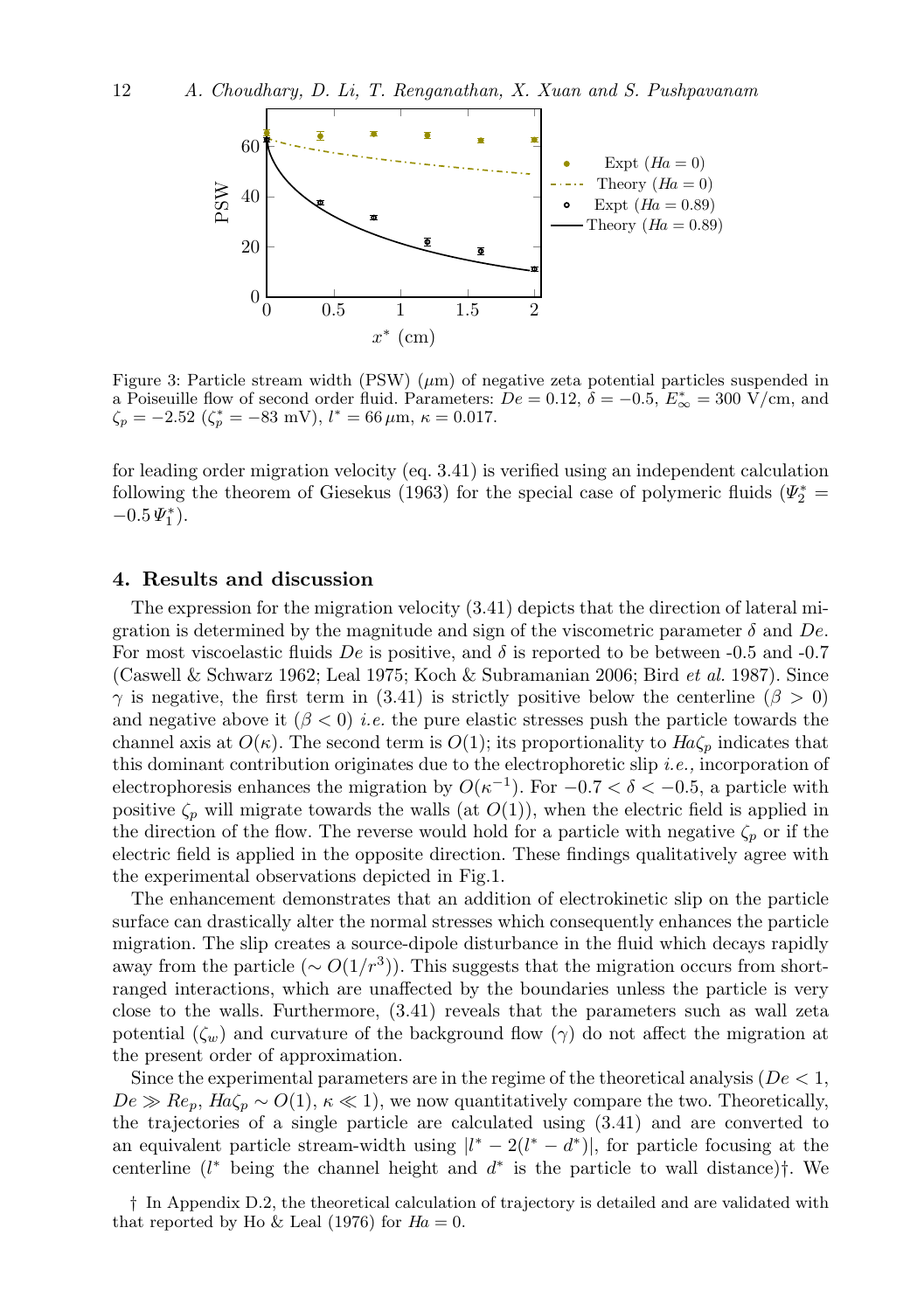

Figure 4: Comparison of various components of the migration velocity (m/s) for  $\kappa = 0.017$ ; MM (Maxwell migration), VM (Viscoelastic migration), and EVM (Electro-Viscoelastic migration). Here EVM corresponds to Fig.1(b). The inset shows the comparison of MM and VM. Parameters:  $De = 0.12, \delta = -0.5, E^*_{\infty} = 300 \text{ V/cm, and } \zeta_p = -2.52 \text{ } (\zeta^*_p = -83 \text{ mV}), l^* = 66 \,\mu\text{m}, \kappa = 0.017.$ 

use the relaxation time scale  $((\Psi_1^* + \Psi_2^*)/\mu^*)$  corresponding to  $C_{PEO}^* = 250$  ppm as 2.75 ms (Lu & Xuan 2015). Figure 3 shows the comparison of particle stream widths for two cases: (i) No electric field  $(i.e.,$  viscoelastic focusing) and (ii) parallel electric field  $(i.e.,$  electro-viscoelastic focusing). For case-(i), the theoretical prediction shows modest particle migration. The experiments show negligible focusing as some particles get trapped near the channel corners, which is one of the limitations of viscoelastic focusing at low flowrates (Lu *et al.* 2017; Tian *et al.* 2019). Since our model is 2D, it does not account for the trapping of particles at 3D corners. For case-(ii), the theoretical predictions and experimental results confirm an order of magnitude enhancement in focusing. The trapping of particles at the corners is not seen here as the repulsive Maxwell lift is strongest near the corners (Liang et al. 2010). Thus, the agreement between the experiments and theoretical analysis is improved.

Our mathematical framework reveals that the migration in Fig.1(b,c) arises from: (i) Maxwell stresses  $(eq.3.26)$ , (ii) pure viscoelastic stresses  $(eq.3.41-term1)$ , and (iii) electrophoresis enhanced viscoelastic stresses (eq.3.41-term2). A comparison of these migration velocities, namely, Maxwell migration (MM), viscoelastic migration (VM) and electro-viscoelastic migration (EVM) is shown in Fig.4. The curves correspond to the case in Fig.1(b): a particle with negative zeta potential and electric field applied parallel to the flow. The migration due to decoupled Maxwell stresses (MM) is dominant near the walls and decays rapidly away from it. Although this wall-repulsive force is negligible in the bulk of the channel (for  $\kappa \ll 1$ ), it helps eliminate the corner equilibrium positions (Liang et al. 2010). The other components VM and EVM act towards the center as depicted by the negative gradient at the central equilibrium position. For conditions corresponding to Fig.1(c), where flow and electric field are opposite to each other  $(Ha < 0)$ , the EVM curve would reverse, as we can see from (3.41). As a consequence, the central equilibrium position would become unstable, resulting in particle migration towards the walls.

#### 5. Conclusions

Our experimental and theoretical analysis depict an enhancement of  $O(\kappa^{-1})$  in migration of a particle in viscoelastic flow, when subjected to a parallel electric field. Here  $\kappa$  is the ratio of particle radius to channel size. Using a second-order fluid model, the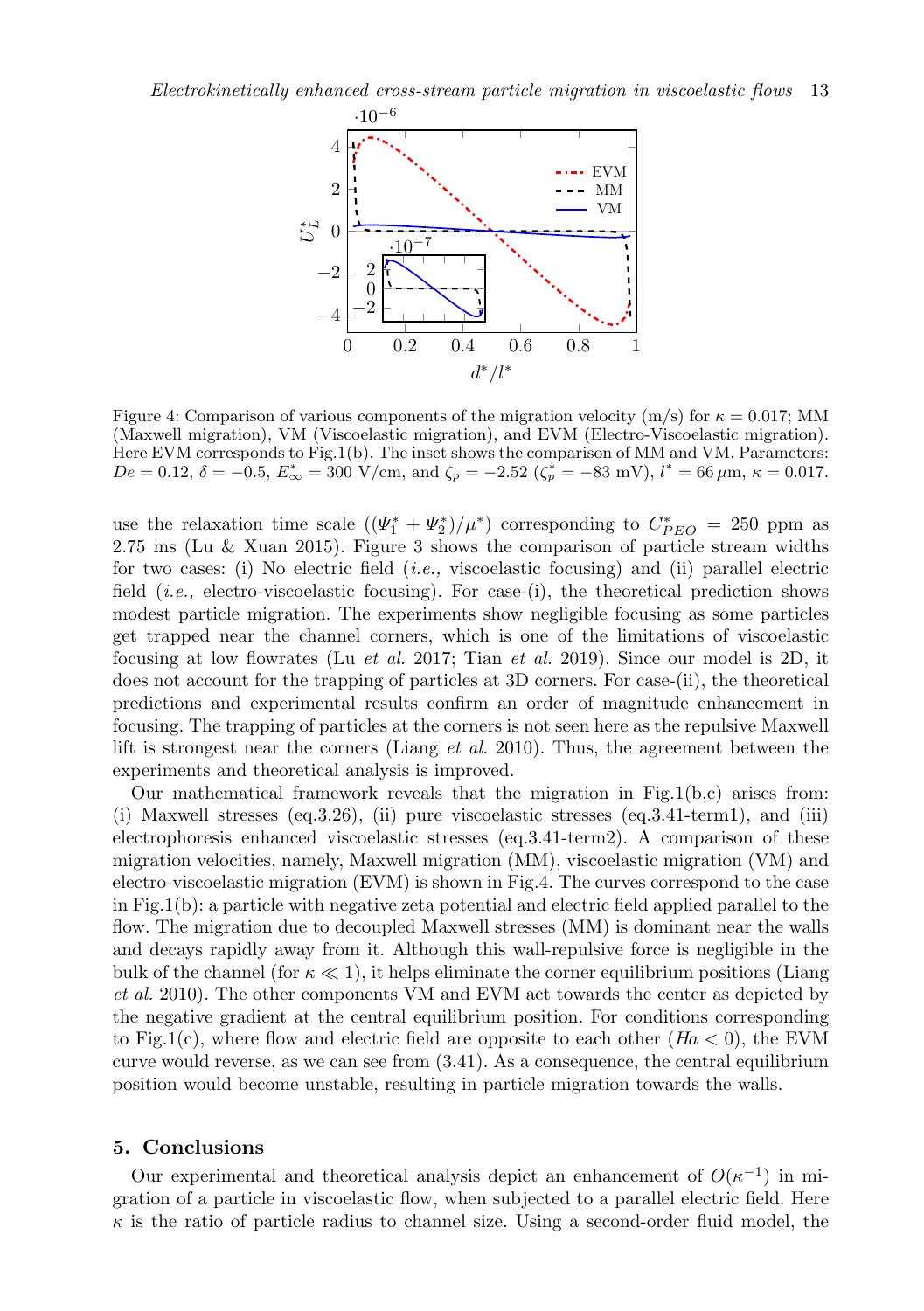theoretical analysis reveals the contribution from different underlying stresses around the particle (see eq.3.26 and eq.3.41). These constitute an approximate expression for the migration velocity which agrees well with the experimental results. The analytical results further reveal that the particle zeta potential and background shear determine the equilibrium positions. Wall zeta potential, Maxwell stresses, and curvature of the background flow do not affect the migration at the leading order.

Karnis & Mason (1966); Gauthier *et al.* (1971) suggested that the normal stresses in the undisturbed flow (i.e. tensioned streamlines) are responsible for the migration of the neutral sphere towards the channel center. Later, Ho & Leal (1976) reported that this explanation might not be entirely accurate because of the presence of strong disturbance flow around the sphere. However, the disturbance due to a freely suspended particle in the shear flow does not exhibit a stagnation point, and thus the profile is still predominantly a shear flow (Ho & Leal 1976; Guazzelli & Morris 2011). Thus the notion of streamlined tension is not altogether lost and can be applied for a neutral particle. For the case of an electrophoretic particle, the above explanation may not hold as the characteristic disturbance field (being a source dipole) exhibits stagnation points, which should be responsible for the direction of migration addressed in this work. This intriguing feature entails a detailed, perhaps numerical, description of pressure and stress fields around the electrophoretic particle to test this speculation, and warrants further investigation.

The findings of the current work have a direct practical relevance to applications related to Lab-on-a-chip devices used to separate cells in biological fluids which are known to exhibit non-Newtonian behavior (Yuan et al. 2018; Stoecklein & Di Carlo 2018). The current work addresses the particle migration in dilute polymer concentration regime. For higher polymer concentrations, the direction of migration is reported to be opposite to that of the current work and the explanation for this is currently unknown (Li & Xuan 2018). Several studies (Rodd et al. 2005; Yang et al. 2011; Kim et al. 2012) have reported that flows consisting semi-dilute polymer concentration regime may exhibit shear-thinning behavior. In such cases, constitutive models like FENE-P and Giesekus fluid can be implemented numerically to accurately predict the particle migration. In our future studies we intend to explore these areas.

The financial support from Indian Ministry of Human Resource Development is gratefully acknowledged.

## Declaration of Interests

The authors report no conflict of interest.

## Appendix A.

#### A.1. Evaluation of  $\psi$  using the method of reflections

To satisfy the boundary conditions at both the particle and wall surface, we seek the disturbance potential as a sum of reflections:

$$
\psi = (1)\psi + (2)\psi + \cdots. \tag{A1}
$$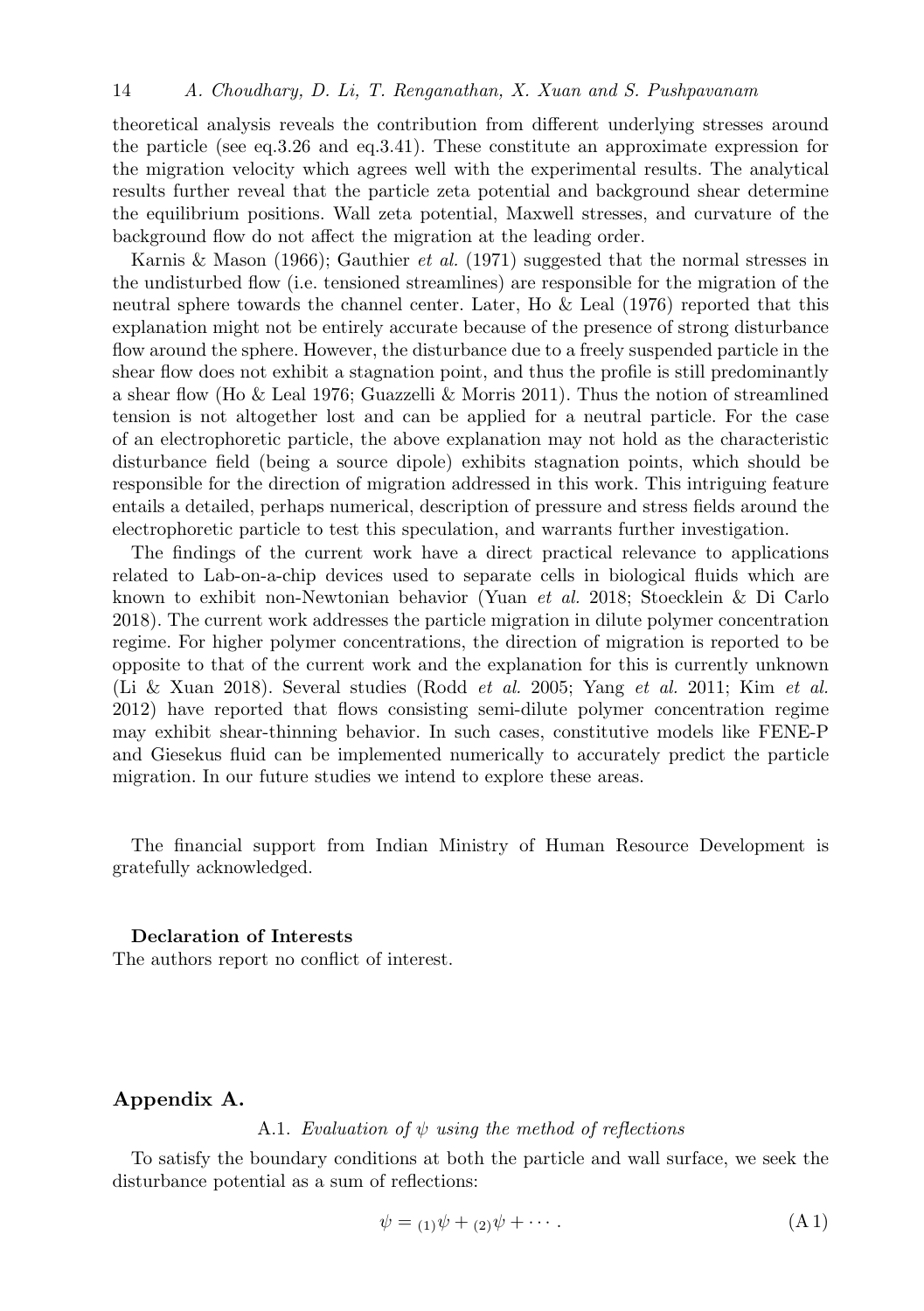Here,  $\omega \psi$  represents the i<sup>th</sup> reflection. The odd reflections satisfy boundary conditions at the particle surface and even reflections satisfy wall boundary conditions. Substituting the above equation in Laplace equation ( $\nabla^2 \psi = 0$ ), we obtain for the first reflection:

$$
\nabla^2(1)\psi = 0,
$$
\n
$$
e_r \cdot \nabla(1)\psi = -e_r \cdot \nabla\phi_\infty \quad \text{at } r = 1,
$$
\n
$$
(A\ 2)
$$
\n
$$
(A\ 2)
$$

and for the second reflection:

$$
\nabla^2_{(2)} \psi = 0, \n\mathbf{e}_z \cdot \nabla_{(2)} \psi = -\mathbf{e}_z \cdot \nabla_{(1)} \psi \quad \text{at walls.}
$$
\n(A3)

Solution to (1) $\psi$ : Equation (A 2) suggests that (1) $\psi$  is a harmonic function which decays as  $r \to \infty$ . The boundary condition suggests that it must be linear in the driving force:  $\nabla \phi_{\infty}(=-e_x)$ . Therefore, the solution is sought in terms of spherical solid harmonics (Guazzelli & Morris 2011) as:

$$
\sum_{(1)} \psi = \frac{1}{2} \frac{r}{r^3} . \nabla \phi_{\infty} = -\frac{1}{2} \frac{x}{r^3} . \tag{A4}
$$

Solution to  $_{(2)}\psi$ : To evaluate  $_{(2)}\psi$ , we adopt the approach devised by Faxén (1922) in the context of bounded viscous flows. Using this, the disturbance around the particle is expressed in an integral form which satisfies the boundary conditions at the walls. The first reflection is characterized by particle scale  $(a^*)$ . The second reflection  $_{(2)}\psi$  is characterized by a length scale  $l^*$ . Therefore, the coordinates for second reflection are stretched, and are termed as 'outer' coordinates. These outer coordinates (denoted by tilde) are defined as:

$$
\tilde{r} = r\kappa \quad \tilde{x} = x\kappa \quad \tilde{y} = y\kappa \quad \tilde{z} = z\kappa. \tag{A.5}
$$

Since  $_{(2)}\psi$  depends on  $_{(1)}\psi$  through the wall boundary condition in (A 3), both reflections must be represented in the coordinates of same scale. The first reflection of potential disturbance in the outer coordinates  $({}_{(1)}\psi)$  is represented as:

$$
\zeta_{(1)}\tilde{\psi} = -\frac{1}{2}\frac{\tilde{x}}{\tilde{r}^3}\kappa^2.
$$
\n(A6)

Faxén (1922) represented the fundamental solution of Laplace equation (in Cartesian space) in the terms of Fourier integrals as:

$$
\frac{1}{\tilde{r}} = \frac{1}{2\pi} \int_{-\infty}^{+\infty} \int_{-\infty}^{+\infty} e^{(i\Theta - \frac{\lambda |\tilde{z}|}{2})} \frac{d\xi d\eta}{2\lambda}, \text{ and} \qquad (A7)
$$

Here,  $\Theta = (\xi \tilde{x} + \eta \tilde{y})/2$  and  $\lambda = (\xi^2 + \eta^2)^{1/2}$  where  $\xi$  and  $\eta$  are the variables in Fourier space. We transform the disturbance field (A 6) by taking derivatives of the above equation (A7). For example: (A6) contains  $\tilde{x}/\tilde{r}^3$ , which is expressed using the above transformation as:

$$
\frac{\tilde{x}}{\tilde{r}^3} = -\frac{\partial}{\partial \tilde{x}} \left( \frac{1}{\tilde{r}} \right) = \frac{1}{2\pi} \int_{-\infty}^{+\infty} \int_{-\infty}^{+\infty} e^{(i\Theta - \frac{\lambda |\tilde{z}|}{2})} \left( -\frac{i\xi}{2} \right) \frac{d\xi d\eta}{2\lambda}.
$$
 (A 8)

This yields an integral representation for the first reflection:

$$
\sum_{(1)}\tilde{\psi} = \frac{\kappa^2}{2\pi} \int_{-\infty}^{+\infty} \int_{-\infty}^{+\infty} e^{(i\Theta - \frac{\lambda|\tilde{z}|}{2})} b_1\left(\frac{i\xi}{\lambda}\right) d\xi d\eta.
$$
 (A 9)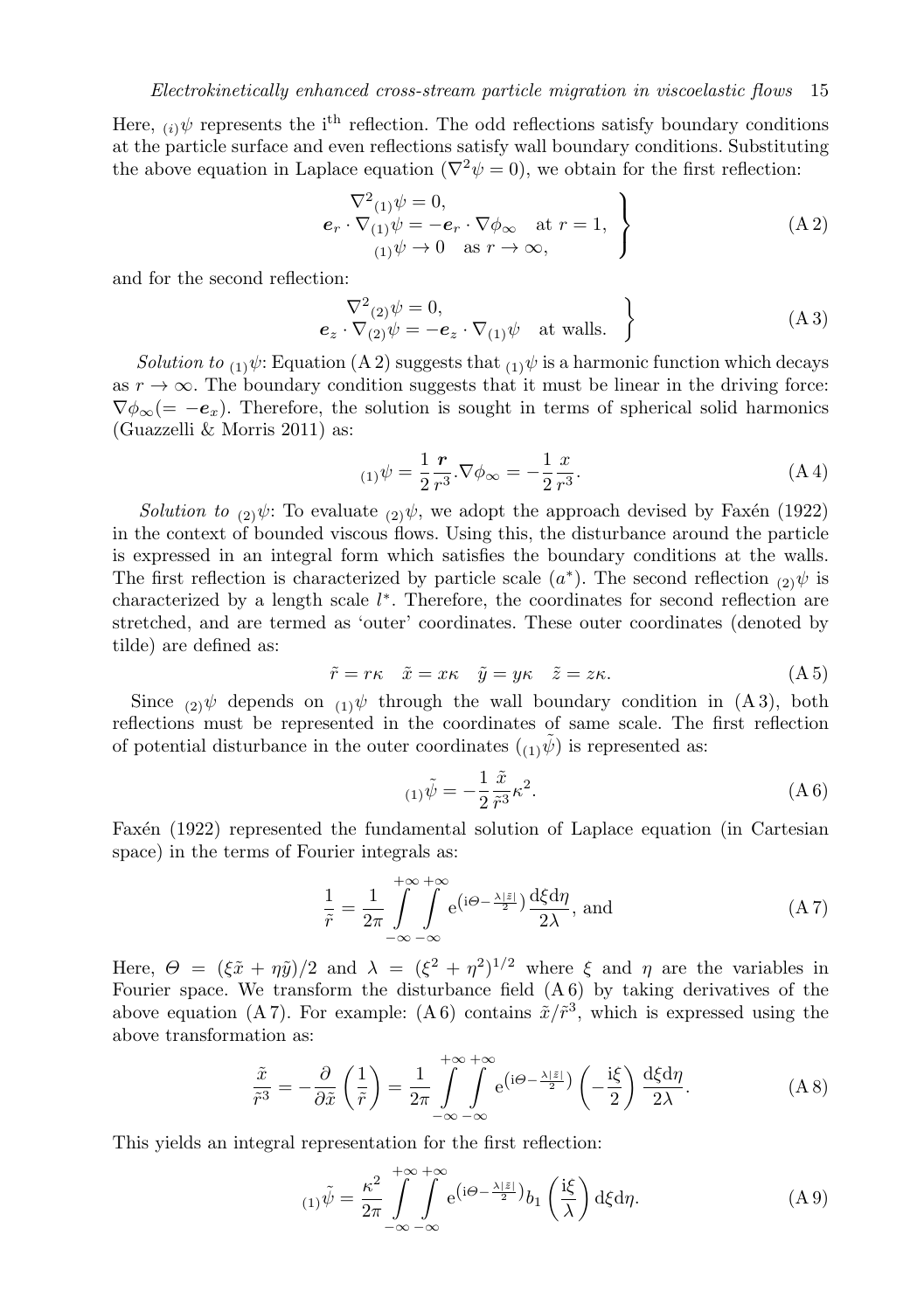16 A. Choudhary, D. Li, T. Renganathan, X. Xuan and S. Pushpavanam

Here,  $b_1 = 1/8$ . The boundary condition expressed in  $(A3)$  suggests a form of solution for  $(2)\psi$  similar to the above equation:

$$
(2)\tilde{\psi} = \frac{\kappa^2}{2\pi} \int_{-\infty}^{+\infty} \int_{-\infty}^{+\infty} e^{i\Theta} \left( e^{\left(-\frac{\lambda \tilde{z}}{2}\right)} b_2 + e^{\left(+\frac{\lambda \tilde{z}}{2}\right)} b_3 \right) \left(\frac{i\xi}{\lambda}\right) d\xi d\eta.
$$
 (A 10)

Substituting (A 9) and (A 10) in the boundary condition (A 3), yields  $b_2$  and  $b_3$  in terms of  $b_1$ :

$$
b_2 = \frac{b_1 \left(1 + e^{(1-s)\lambda}\right)}{-1 + e^{\lambda}}, \quad b_3 = \frac{b_1 \left(1 + e^{s\lambda}\right)}{-1 + e^{\lambda}}.
$$
 (A 11)

The next reflection  $(3\psi)$  is  $O(\kappa^3)$ . As we restrict  $\kappa \ll 1$ , the first two reflections capture the leading order contribution to the disturbance potential.

## A.2. Evaluation of Maxwell migration

The electric force and torque are expressed as a function of reflections as:

$$
\boldsymbol{F}_M = 4\pi H a \int_{S_p} \boldsymbol{n} \cdot \left( \begin{array}{c} \nabla \left( \begin{array}{c} (1) \psi + (2) \psi \end{array} \right) \nabla \left( \begin{array}{c} (1) \psi + (2) \psi \end{array} \right) \\ \nabla \left( \begin{array}{c} (1) \psi + (2) \psi \end{array} \right) \cdot \nabla \left( \begin{array}{c} (1) \psi + (2) \psi \end{array} \right) \boldsymbol{I} \right) dS, \qquad (A 12)
$$

$$
\mathbf{L}_M = 4\pi Ha \int_{S_p} \boldsymbol{n} \times \left( \boldsymbol{n} \cdot \begin{pmatrix} \nabla \left( \begin{array}{c} 1 \psi + (2)\psi \end{array} \right) \nabla \left( \begin{array}{c} 1 \psi + (2)\psi \end{array} \right) \\ \nabla \left( \begin{array}{c} 1 \psi + (2)\psi \end{array} \right) \cdot \nabla \left( \begin{array}{c} 1 \psi + (2)\psi \end{array} \right) \cdot \nabla \left( \begin{array}{c} 1 \psi + (2)\psi \end{array} \right) \boldsymbol{l} \end{pmatrix} \right) dS. \quad (A 13)
$$

The gradient of first reflection  $(\nabla_{(1)}\psi)$  at the particle surface is:

$$
\nabla_{(1)}\psi\big|_{r=1} = \frac{1}{2} \left\{-1 + 3\sin^2\theta\cos^2\varphi, 3\sin^2\theta\sin\varphi\cos\varphi, 3\sin\theta\cos\theta\cos\varphi\right\}.
$$
 (A 14)

Here,  $\varphi$  and  $\theta$  denote the azimuthal and polar angle, respectively. As the wall reflection of the potential is represented in the outer scaled coordinates,  $\nabla_{(2)}\psi$  at the particle surface  $(r = 1)$  is expressed as a Taylor series expansion of  $\kappa \tilde{\nabla} \tilde{\psi}_2$  about the origin  $(\tilde{r} \to 0)$ . Here  $\tilde{\nabla}$  is the spatial gradient in outer scaled coordinates:  $\left\{\frac{\partial}{\partial \tilde{x}}, \frac{\partial}{\partial \tilde{y}}, \frac{\partial}{\partial \tilde{z}}\right\}$ . Since the particle is small with respect to the wall-particle gap ( $\kappa/s \ll 1$ ), we retain only the zeroth and first order terms:

$$
\nabla_{(2)}\psi\big|_{r=1} = \int_{0}^{\infty} \left[ \begin{array}{c} \kappa^3 \left( -(b_2 + b_3)\lambda^2 / 4 \right) \{1, 0, 0 \} \\ + \kappa^4 \left( (b_2 - b_3)\lambda^3 / 8 \right) \{1, 0, 1 \} \end{array} \right] d\lambda + O(\kappa^5). \tag{A.15}
$$

Substituting  $_{(1)}\psi$  &  $_{(2)}\psi$  in both (A 12) & (A 13) and using (A 14) & (A 15), we obtain:

$$
\boldsymbol{F}_M = 4\pi H\!a \left( \frac{3\pi}{16} \kappa^4 \left( 3(4, s) - 3(4, 1 - s) \right) \right) \boldsymbol{e}_z + O\left( \kappa^7 \right) \text{ and } \boldsymbol{L}_M = \mathbf{0}. \tag{A.16}
$$

## Appendix B. Test field  $(u^t)$

The test field is chosen to be that generated by a sphere moving in the positive zdirection with a unit velocity in a quiescent Newtonian medium.

$$
\nabla \cdot \mathbf{u}^t = 0, \quad \nabla^2 \mathbf{u}^t - \nabla p^t = 0, \n\mathbf{u}^t = \mathbf{e}_z \quad \text{at } r = 1, \n\mathbf{u}^t = \mathbf{0} \quad \text{at the walls,} \n\mathbf{u}^t \rightarrow 0 \quad \text{at } r \rightarrow \infty.
$$
\n(B1)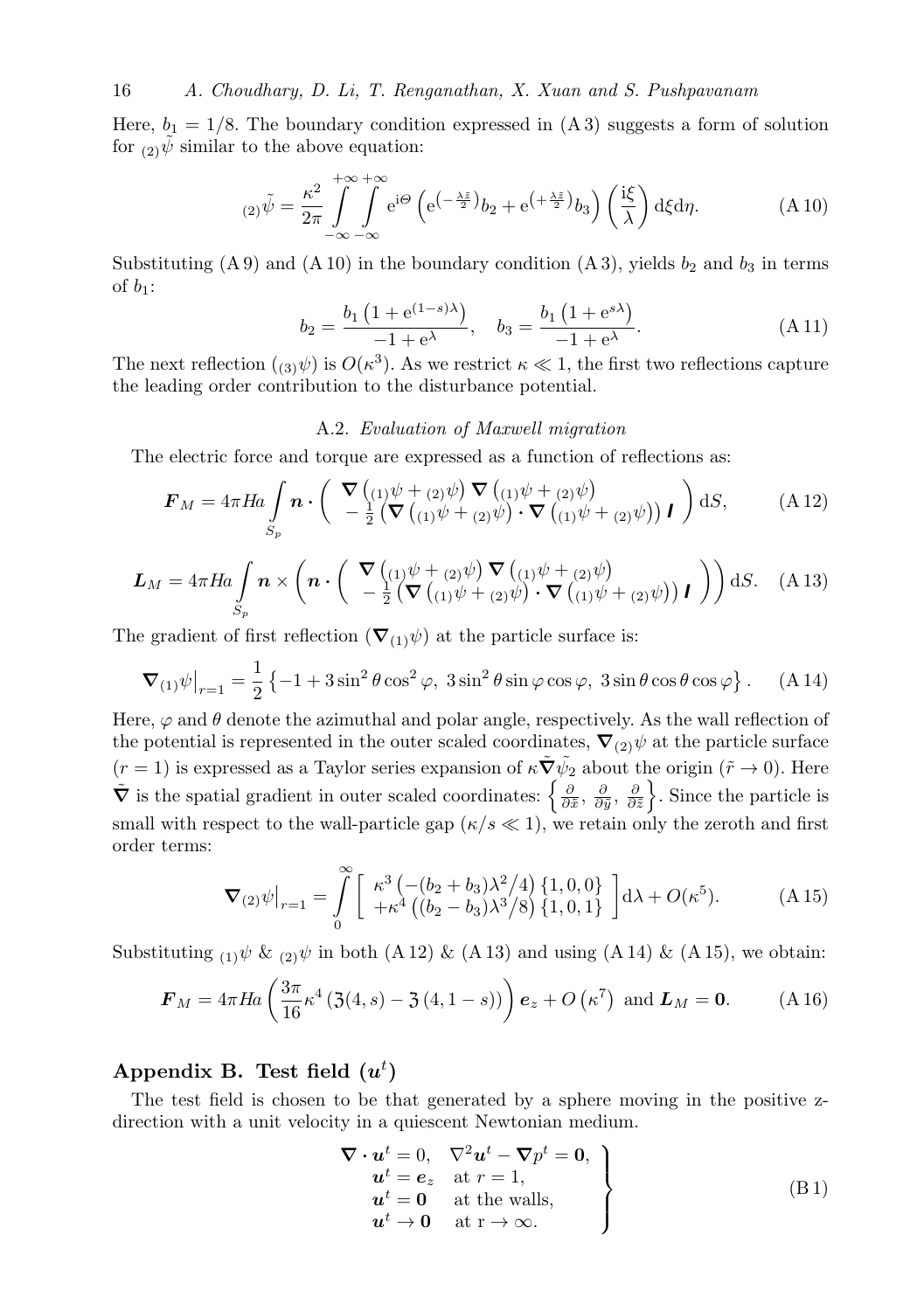To solve for  $u^t$ , we again make use of the fact that the integration in  $V_1$  is sufficient for the leading order solution and solve for the first reflection of  $u<sup>t</sup>$  using Lamb's solution:

$$
\text{(1)}\,\mathbf{u}^t = \frac{3}{4}\left(\mathbf{e}_z + \frac{z\mathbf{r}}{r^2}\right)\frac{1}{r} + \frac{1}{4}\left(\mathbf{e}_z - \frac{3z\mathbf{r}}{r^2}\right)\frac{1}{r^3}.\tag{B.2}
$$

## Appendix C.

Here we analyze the integrand of (3.30) in sub-domain  $V_1 = \{r : 1 \leq r \leq \rho\}$ , where  $\rho$  is an intermediate radius  $(1 \ll \rho \ll \kappa^{-1})$ . The order of magnitude of the leading order disturbance and test field velocity are:

$$
\boldsymbol{v}_{(0)} \sim Ha\zeta_p O(1/r^3) + \beta O(1/r^2) + \beta O(1/r^4) + \gamma O(1/r^3) + \gamma O(1/r^5) \text{ and } \qquad (C1a)
$$

$$
\boldsymbol{u}^t \sim O(1/r) + O(1/r^3). \tag{C.1b}
$$

From (3.39), we obtain the order of magnitude of the undisturbed velocity

$$
U_{\infty(0)} \sim \beta O(r) + \gamma O(r^2) + Ha\zeta_p O(1) + \gamma O(1). \tag{C2}
$$

We substitute  $(C1 \& C2)$  in  $(3.19)$  and use it in  $(3.30)$  to find the order of magnitude of integrand  $\mathbf{s}_{(0)}$ :  $\nabla u^t$  in  $V_1$ :

$$
= (Ha\zeta_p)^2 O\left(\frac{1}{r^{10}} + \delta\frac{1}{r^7} + \cdots\right) + \beta Ha\zeta_p O\left(\frac{1}{r^6} + \delta\frac{1}{r^6} + \cdots\right) + \gamma Ha\zeta_p O\left(\frac{1}{r^5} + \delta\frac{1}{r^5} + \cdots\right) + \beta^2 O\left(\frac{1}{r^5} + \delta\frac{1}{r^5} + \cdots\right) + \beta\gamma O\left(\frac{1}{r^4} + \delta\frac{1}{r^6} + \cdots\right) + \gamma^2 O\left(\frac{1}{r^5} + \delta\frac{1}{r^5} + \cdots\right).
$$
 (C3)

The coefficients of different terms in  $(C3)$  depict contributions to the integrand arising from various interactions. The radial order describes the range of interaction. Equation (3.41) suggests that the contribution from all the terms in (C 3) vanish except the second and fifth term.

We now analyze the error associated with the approximation of the upper limit of integral as  $r = \infty$  in (3.41). Following Ho & Leal (1974), the intermediate radius  $\rho$  is written as

$$
\rho \sim O(\kappa^{\eta - 1}), \text{ where } 0 < \eta < 1. \tag{C.4}
$$

Out of the two non-vanishing components of integrand in  $(C3)$ , the fifth term decays the slowest  $\sim O(1/r^4)$ . Thus, the leading order error is generated due to it. Its contribution to the integral  $(\int_{V_1}$ **s**<sub>0</sub> :  $\nabla$ **u**<sup>t</sup>dV) is

$$
= \int_{V_1:r=1}^{r=\rho\sim O(\kappa^{\eta-1})} \beta\gamma O\left(\frac{1}{r^4} + \delta\frac{1}{r^6} + \cdots\right) r^2 \sin\theta \,d\varphi \,d\theta \,dr
$$
  
=  $\beta\gamma O\left(\frac{1}{r} + \delta\frac{1}{r^3} + \cdots\right)\Big|_{r=1}^{r=\rho\sim O(\kappa^{\eta-1})} = \beta\gamma O\left(\frac{1}{r} + \delta\frac{1}{r^3} + \cdots\right)\Big|_{r=1}^{r=\infty} + \beta\gamma O\left(\frac{1}{\kappa^{\eta-1}}\right).$  (C5)

Using the definitions in (3.15), we conclude that the error incurred above is  $O(\kappa^{2-\eta})$ . For  $0 < \eta < 1$  and  $1 \ll \rho \ll \kappa^{-1}$ , the error is  $o(\kappa)$ .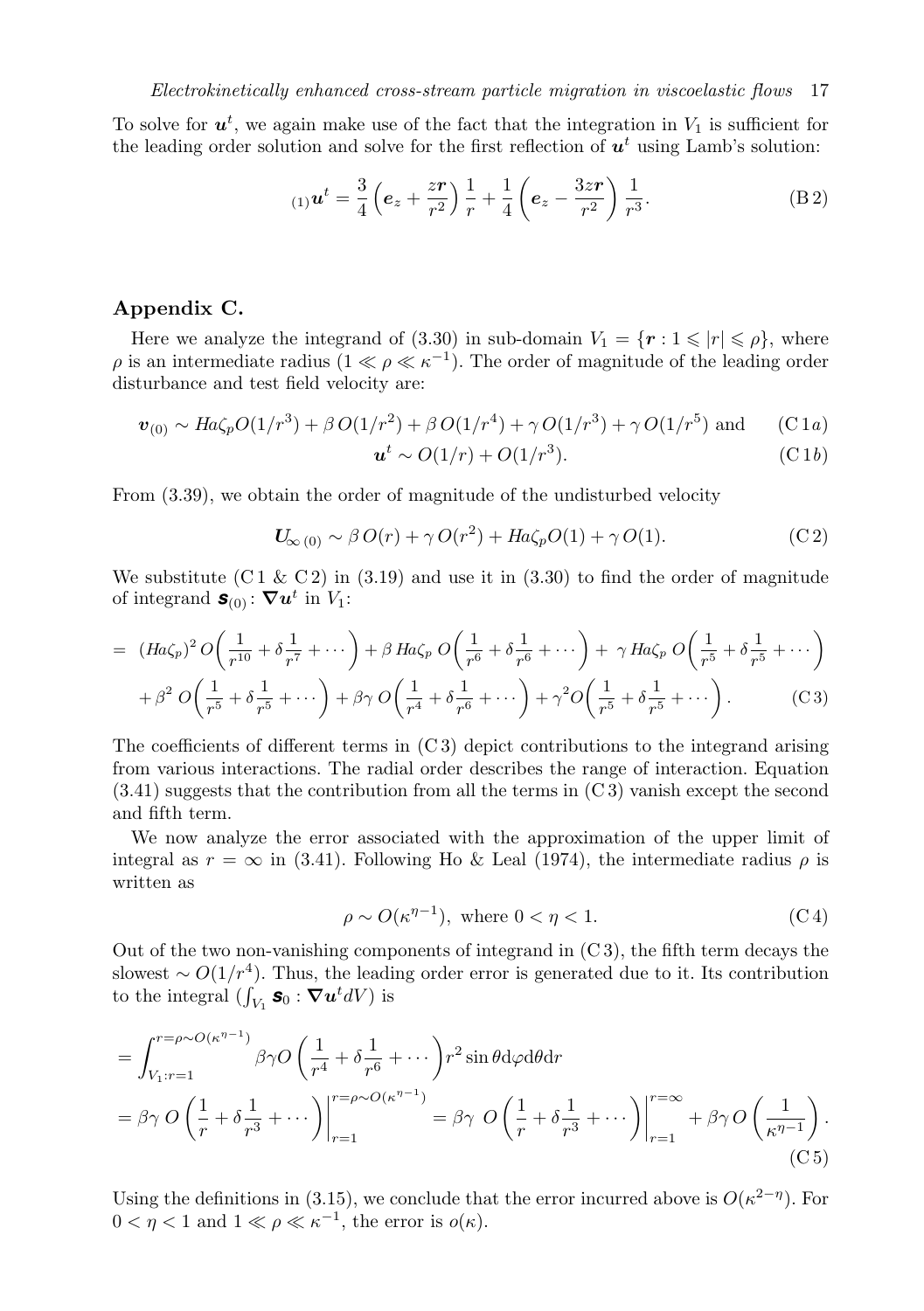## Appendix D.

## D.1. Validation using the 3-D Giesekus theorem

For a special case of  $\delta = -1$  (corresponding to  $\Psi_2^* = -0.5 \Psi_1^*$ ), Giesekus theorem (Giesekus 1963; Bird et al. 1987) states that the velocity in a second-order fluid is unaltered from the Newtonian velocity. However, the steady pressure field alters as

$$
P = P_{(0)} + De \delta \left( \mathbf{U}_{(0)} \cdot \nabla P_{(0)} + \frac{1}{4} \left( \mathbf{E}_{(0)}^{(1)} \mathbf{E}_{(0)}^{(1)} \right) \right). \tag{D.1}
$$

We substitute the Newtonian velocity and pressure field and evaluate the modified pressure. This pressure is now substituted in the total hydrodynamic stress tensor  $\mathbf{T} = -P\mathbf{I} + \mathbf{E}^{(1)} + De \mathbf{S}$ . The polymeric stress (S) can be represented as an addition of the co-rotational derivative  $(\mathbf{\hat{S}}_C)$  and quadratic component  $(\mathbf{\hat{S}}_Q)$  of the rate of strain tensor (Koch & Subramanian 2006)

$$
\mathbf{S}_{Q} = (1+\delta) \left( \boldsymbol{E}^{(1)} \cdot \boldsymbol{E}^{(1)} \right) \text{ and } \mathbf{S}_{C} = \delta \left[ \frac{\partial \boldsymbol{E}^{(1)}}{\partial t} + \boldsymbol{U} \cdot \boldsymbol{\nabla} \boldsymbol{E}^{(1)} + \frac{1}{2} \left( \boldsymbol{R}^{(1)} \cdot \boldsymbol{E}^{(1)} + \boldsymbol{E}^{(1)} \cdot \boldsymbol{R}^{(1) \dagger} \right) \right],
$$
\n(D2)

where  $\mathbf{R}^{(1)}$  is the rate of rotation tensor  $(\nabla U - \nabla U^{\dagger})$ . In the limit of  $\delta = -1$ , the quadratic stress vanishes.

Accounting for the leading order effects of viscoelasticity on the lateral force (provided  $\delta = -1$ ) yields

$$
De\,\mathbf{F}_{(1)} = \int_{S} De\,\mathbf{T}_{(1)} \cdot \mathbf{n} \, \mathrm{d}S = \int_{S} De\,(-P_{(1)}\mathbf{I} + \mathbf{S}_{C\,(0)}) \cdot \mathbf{n} \, \mathrm{d}S. \tag{D.3}
$$

Here, *n* is the unit normal vector pointing outside the sphere and steady-state  $S_{C(0)}$ is evaluated by substituting the Newtonian field  $(U_{(0)}, P_{(0)})$  in  $(D 2)$ . Solving the above integral results in the following lateral force

$$
De\,\boldsymbol{F}_{(1)} = De\left(-\frac{20\pi}{3}\beta\gamma\right)\boldsymbol{e}_z,\tag{D4}
$$

which is identical to that obtained from  $(3.41)$  for  $\delta = -1$ . In the above calculation,  $De \delta(-\frac{24\pi}{3}\beta\gamma - 12\pi\beta H a\zeta_p)$  is the contribution from pressure field, and  $De \delta(\frac{44\pi}{3}\beta\gamma +$  $12\pi\beta H a \zeta_p$ ) is the contribution from the co-rotational stress. The analysis here shows that the enhancement in migration comes entirely from the quadratic stress.

#### D.2. Evaluation and validation of the particle trajectory

The ratio of migration velocity to the translational velocity is

$$
\frac{U_{mig}}{U_{s\,x}} = \frac{ds/dt}{dx/dt} = \frac{ds}{dx}.
$$
\n(D5)

At the leading order,  $U_{s,x}$  can be approximated as  $U_{s,x(0)}$  because the corrections arrive at  $O(De)$  (due to weak non-Newtonian effects) and  $O(\kappa^2)$  (due to wall induced viscous resistance).  $U_{mig}$  has both hydrodynamic and Maxwell stress contributions (i.e.  $U_{mig}^H$  +  $U_{mig}^M$ ). Using first order Euler method and substituting  $U_{mig}^H$ ,  $U_{mig}^M$ , and  $U_{sx(0)}$ , we obtain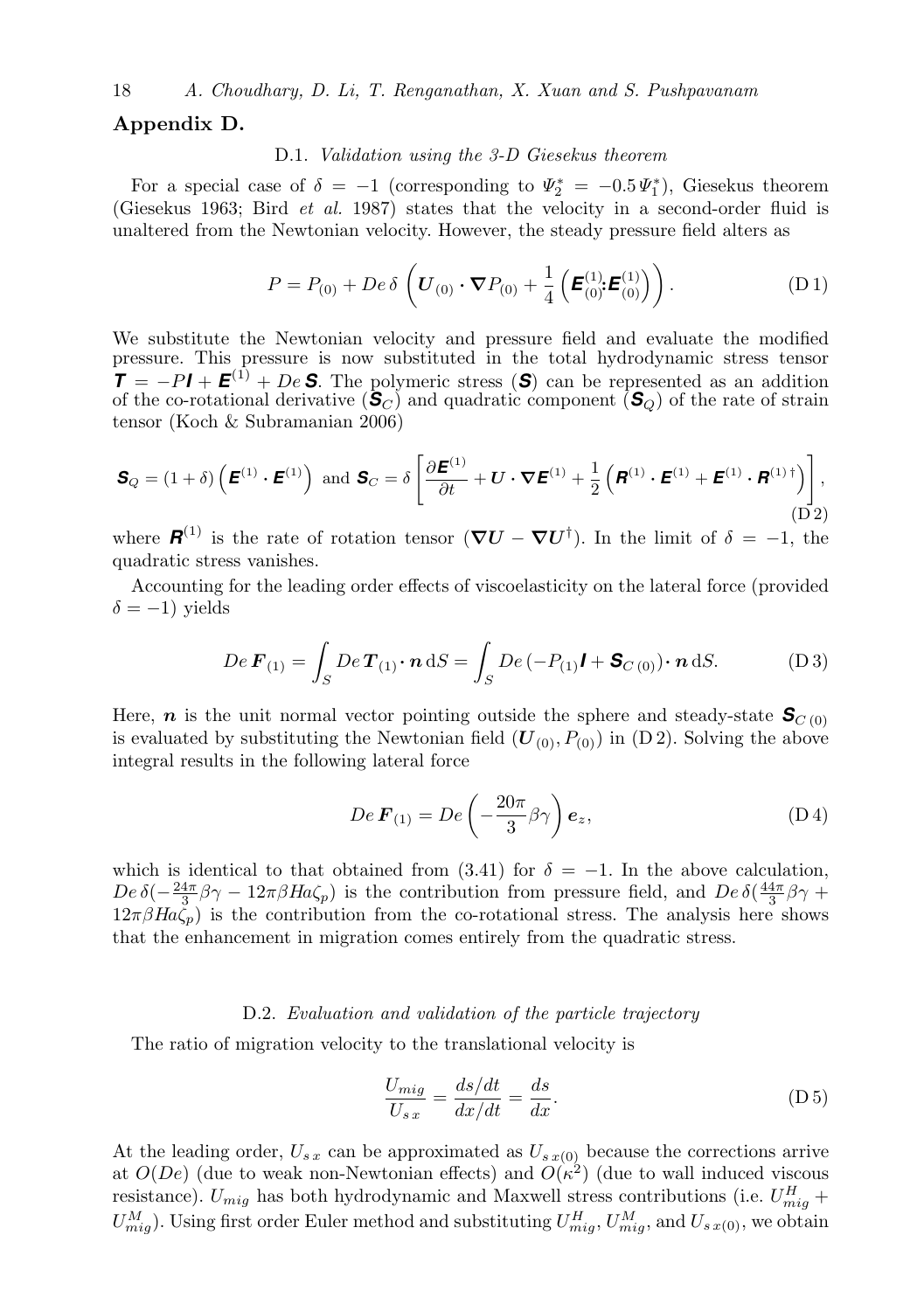

Figure 5: Comparison with (Ho & Leal 1976): particle stream width (PSW) of electrically neutral particles ( $\zeta_p = 0$ ), suspended in a viscoelastic flow. Parameters:  $De = 0.12$ ,  $\delta = -0.5$ ,  $l^* = 66 \,\mu \text{m}$ ,  $\kappa = 0.017$ .

the equation governing the particle trajectory

$$
s^{n+1} \approx s^n + \Delta x \left( \frac{U_{mig}^H + U_{mig}^M}{U_{s\,x(0)}} \right)
$$
  

$$
\approx s^n + \Delta x \left[ \frac{De\left(\frac{10\pi}{3}\beta\gamma (1+3\delta) - \frac{3\pi}{2}\beta Ha\zeta_p (1+\delta)\right) + 4\pi Ha\left(\frac{3\pi}{16}\kappa^4 (3(4,s) - 3(4,1-s))\right)}{6\pi (1 + O(\kappa))\left(\alpha + \frac{\gamma}{3} + Ha(\zeta_p - \zeta_w)\right)} \right].
$$
  
(D6)

Since  $\alpha \sim O(\kappa^{-1}), \gamma \sim O(\kappa), H_a(\zeta_p - \zeta_w) \sim O(1)$ , the trajectory equation can be approximately represented as

$$
s^{n+1} \approx s^n + \frac{\Delta x}{6\pi (1+O(\kappa))\alpha} \left[ De \left( \frac{10\pi}{3} \beta \gamma (1+3\delta) - \frac{3\pi}{2} \beta Ha \zeta_p (1+\delta) \right) + 4\pi Ha \left( \frac{3\pi}{16} \kappa^4 (3(4,s) - 3(4,1-s)) \right) \right].
$$
 (D7)

We convert this trajectory into an equivalent particle stream width (PSW) for the case of centerline migration (fig.1-b). Since the concentration of suspension is dilute  $\langle 0.1\%$ in volume fraction), we neglect particle-particle interactions. At the inlet, particles are homogeneously suspended and cover the entire width of the channel. As the suspension flows, the particles migrate towards the centerline.

Experimentally, PSW is measured by tracking the spread of particles (i.e. for centerline focusing, the particle closest to the walls is tracked). Theoretically, using (D 7), we find the trajectory of this particle, which is initially suspended near the wall  $(s^1 = 0.95)$ . The non-dimensional PSW associated with this trajectory is evaluated using  $|1 - 2(1 - s^n)|$ . For instance,  $s^n = 0.8$  or 0.2 corresponds to PSW= 0.6 i.e. the dilute suspension of particles cover 60% of the channel width. In dimensional form, the particle stream width is  $|l^* - 2(l^* - d^{*n})|$ . Fig. 5 depicts the stream width of particles suspended in a pressure driven flow of second-order fluid, in the absence of an electric field. The result matches well with that reported by (Ho  $\&$  Leal 1976, p.796) (the trajectories are converted to PSW using  $\left|l^* - 2(l^* - d^{*n})\right|$ . The dashed line shows the particle stream width when wall effects are taken into account (at the leading order). Results in §4 include this first order wall correction.

#### REFERENCES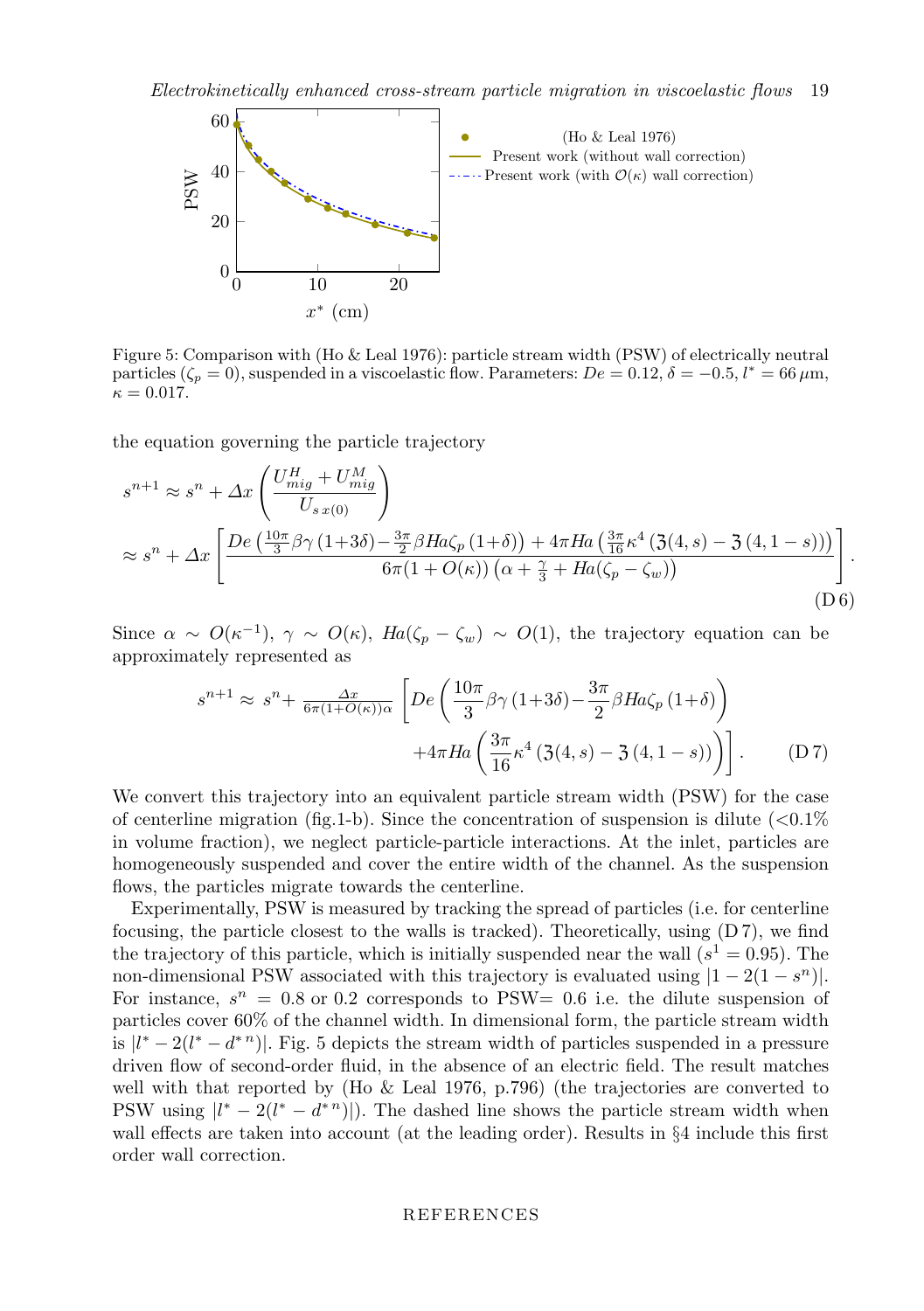- ANDERSON, JOHN L 1989 Colloid transport by interfacial forces. Annual review of fluid mechanics 21 (1), 61–99.
- Becker, LE, McKinley, GH & Stone, HA 1996 Sedimentation of a sphere near a plane wall: weak non-newtonian and inertial effects. Journal of non-newtonian fluid mechanics 63 (2-3), 201–233.
- Bird, Robert Byron, Armstrong, Robert Calvin & Hassager, Ole 1987 Dynamics of polymeric liquids. vol. 1: Fluid mechanics .
- BRENNER, HOWARD 1961 The slow motion of a sphere through a viscous fluid towards a plane surface. Chemical engineering science  $16$  (3-4), 242–251.
- BRENNER, HOWARD 1962 Effect of finite boundaries on the stokes resistance of an arbitrary particle. Journal of Fluid Mechanics 12 (1), 35-48.
- CASWELL, B & SCHWARZ, WH 1962 The creeping motion of a non-newtonian fluid past a sphere. Journal of Fluid Mechanics 13 (3), 417–426.
- Chen, Bingdi, Le, Wenjun, Wang, Yilong, Li, Zhuoquan, Wang, Dong, Ren, Lei, Lin, Ling, Cui, Shaobin, Hu, Jennifer J, Hu, Yihui & others 2016 Targeting negative surface charges of cancer cells by multifunctional nanoprobes. Theranostics  $\mathbf{6}$  (11), 1887.
- Choudhary, A., Renganathan, T. & Pushpavanam, S. 2019 Inertial migration of an electrophoretic rigid sphere in a two-dimensional poiseuille flow. Journal of Fluid Mechanics 874, 856–890.
- Datt, Charu, Natale, Giovanniantonio, Hatzikiriakos, Savvas G & Elfring, Gwynn J 2017 An active particle in a complex fluid. Journal of Fluid Mechanics 823, 675–688.
- D'Avino, Gaetano, Greco, Francesco & Maffettone, Pier Luca 2017 Particle migration due to viscoelasticity of the suspending liquid and its relevance in microfluidic devices. Annual Review of Fluid Mechanics 49, 341–360.
- DI CARLO, DINO 2009 Inertial microfluidics. Lab on a Chip 9 (21), 3038–3046.
- FAXEN, HILDING 1922 The resistance to the movement of a rigid sphere in a zippered liquid enclosed between two parallel plane w. Annalen der Physik 373 (10), 89–119.
- GAUTHIER, F, GOLDSMITH, HL & MASON, SG 1971 Particle motions in non-newtonian media. ii. poiseuille flow. Transactions of the Society of Rheology  $15$  (2), 297–330.
- Ghosh, Uddipta, Chaudhury, Kaustav & Chakraborty, Suman 2016 Electroosmosis over non-uniformly charged surfaces: Modified smoluchowski slip velocity for second-order fluids. Journal of Fluid Mechanics 809, 664-690.
- Giesekus, Hanswalter 1963 Die simultane translations-und rotationsbewegung einer kugel in einer elastoviskosen flüssigkeit. Rheologica Acta 3 (1), 59–71.
- Guazzelli, Elisabeth & Morris, Jeffrey F 2011 A physical introduction to suspension dynamics, , vol. 45. Cambridge University Press.
- HAPPEL, JOHN & BRENNER, HOWARD 2012 Low Reynolds number hydrodynamics: with special applications to particulate media, , vol. 1. Springer Science & Business Media.
- Ho, BP & Leal, LG 1974 Inertial migration of rigid spheres in two-dimensional unidirectional flows. Journal of fluid mechanics  $65$  (2), 365-400.
- Ho, BP & LEAL, LG 1976 Migration of rigid spheres in a two-dimensional unidirectional shear flow of a second-order fluid. Journal of Fluid Mechanics **76** (4), 783–799.
- Karnis, A & Mason, SG 1966 Particle motions in sheared suspensions. xix. viscoelastic media. Transactions of the Society of Rheology  $10$  (2), 571–592.
- Keh, Huan-Jang & Anderson, JL 1985 Boundary effects on electrophoretic motion of colloidal spheres. Journal of Fluid Mechanics 153, 417–439.
- KIM, BOOKUN & KIM, JU MIN 2016 Elasto-inertial particle focusing under the viscoelastic flow of dna solution in a square channel. Biomicrofluidics 10 (2), 024111.
- Kim, Jae Young, Ahn, Sung Won, Lee, Sung Sik & Kim, Ju Min 2012 Lateral migration and focusing of colloidal particles and dna molecules under viscoelastic flow. Lab on a Chip 12 (16), 2807–2814.
- Kim, Sangtae & Karrila, Seppo J 2013 Microhydrodynamics: principles and selected applications. Courier Corporation.
- Koch, Donald L & Subramanian, G 2006 The stress in a dilute suspension of spheres suspended in a second-order fluid subject to a linear velocity field. Journal of nonnewtonian fluid mechanics 138 (2-3), 87–97.
- LAMB, HORACE 1975 Hydrodynamics. Cambridge: Cambridge University Press, 1975, 6th ed. .